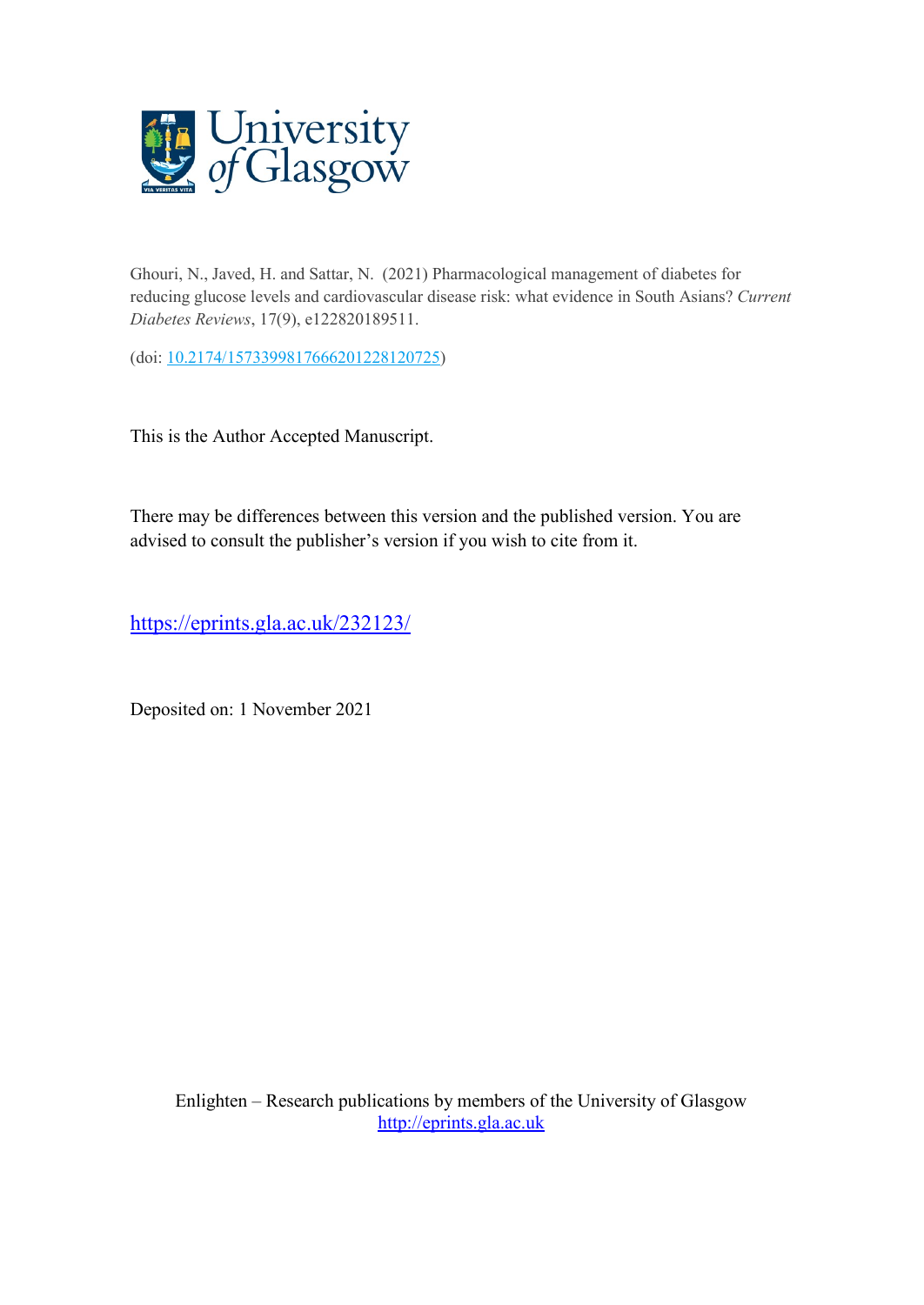# **Pharmacological Management of Diabetes for Reducing Glucose Levels and Cardiovascular Disease Risk: What Evidence in South Asians?**

**Short running title:** Glucose and outcome Benefits of diabetes drugs in South Asians

Nazim Ghouri<sup>1,2</sup>, Hareem Javed<sup>3</sup>, Naveed Sattar<sup>1</sup>

<sup>1</sup> Institute of Cardiovascular and Medical Sciences, University of Glasgow, Glasgow, UK

<sup>2</sup> Queen Elizabeth University Hospital, Glasgow, UK

<sup>3</sup> NHS Greater Glasgow and Clyde, Glasgow, UK

# **Corresponding Author**

Naveed Sattar

Professor of Metabolic Medicine

Institute of Cardiovascular and Medical Sciences

BHF Glasgow Cardiovascular Research Centre

University of Glasgow

126 University Place

Glasgow

G12 8TA

UK

Tel: +44 (0)141 330 3419

Email: naveed.sattar@glasgow.ac.uk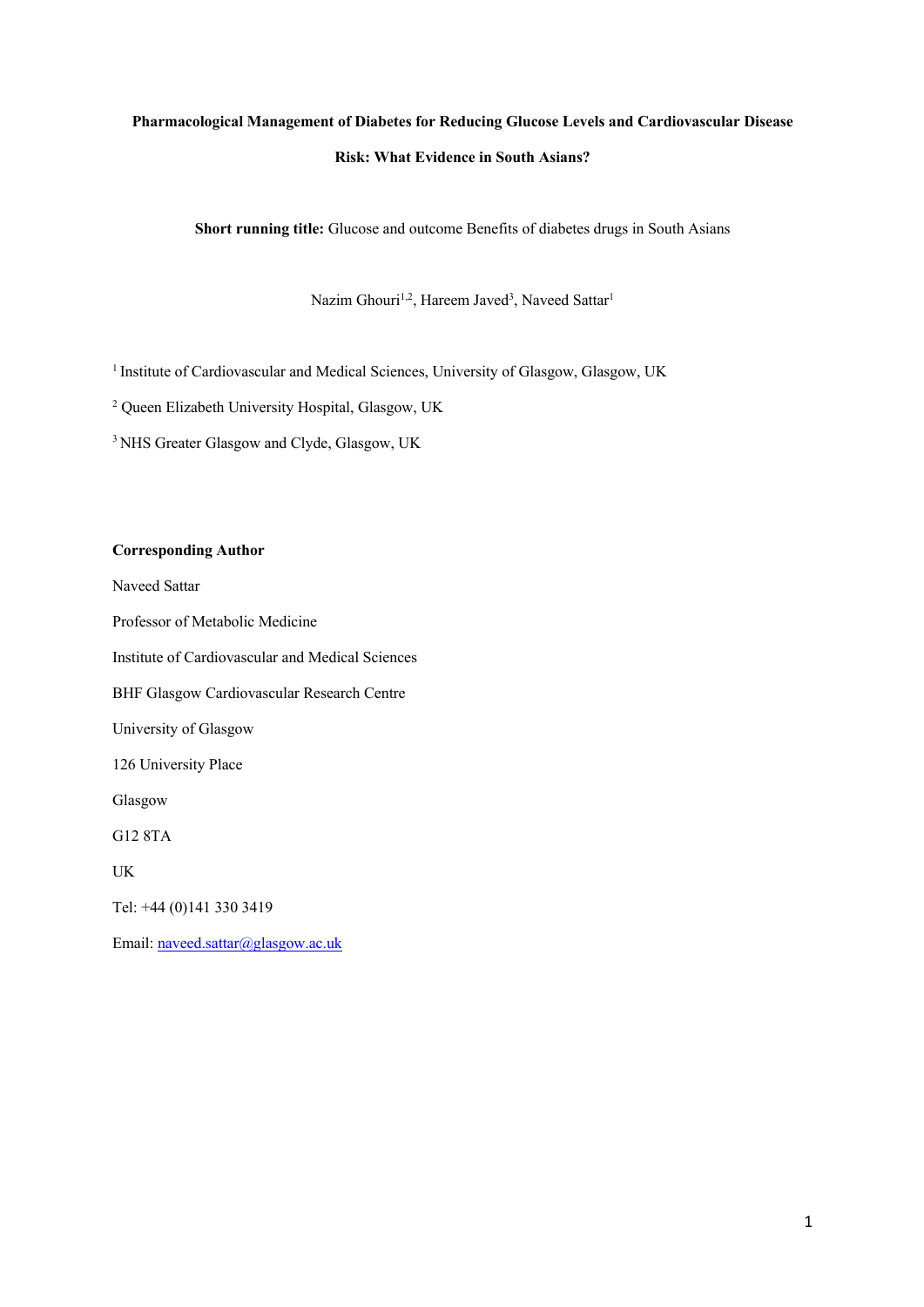#### **Abstract**

#### **Introduction/Aims**

South Asians experience more type 2 diabetes, which is earlier in onset and with more rapid glycaemic deterioration, although average body mass indices are lower than in whites. Cardiovascular outcomes from diabetes drug trials are now reported as standard, with data from newer therapies influencing patient management. However, less is known of the effect of such therapies in South Asians. The aim of this narrative review was to extract, wherever possible, the glucose-lowering efficacy and cardiovascular and renal outcome data for these therapies in South Asians.

#### **Discussion/Conclusions**

Despite the higher prevalence and global burden of type 2 diabetes and adverse outcomes in South Asians, they remain underrepresented in global trials. Even when recruited, the current method of classifying ethnicity does not commonly allow South Asian data to be extracted and reported separately from all Asians. Interrogation of available trial data suggests broadly comparable effects on glycaemia and weight in Asians to other ethnicities with use of glucagon-like peptide 1 receptor agonists (GLP-1RA), but a potentially early, albeit marginally, greater glycaemia benefit with Dipeptidyl peptidase-4 inhibitors (DPP4i) which may not be sustained. Furthermore, there appears a potentially greater glycaemia benefit with use of sodium-glucose transport protein 2 inhibitors (SGLT2i) in Asians compared to whites. Whether such findings are true in all Asians subgroups requires further direct study. For cardiovascular outcomes, available data suggest at least comparable and potentially greater outcome benefits in Asians; point estimates were more favourable for Asians in the vast majority of GLP-1RA and SGLT2i outcome trials. It was, however, impossible to determine whether the effects were similar across all Asian subgroups. We conclude that trialists should be encouraged to record ethnicity with better granularity to allow differing ethnic groups data to be better interrogated. In the meantime, doctors should, where possible, confidently follow newer guidelines for the use of newer glucose lowering agents for treating glycaemia and the prevention of cardiovascular and cardiorenal complications in South Asian people with type 2 diabetes.

# **Keywords**

South Asian, type 2 diabetes, CVD, treatment, efficacy, cardiovascular risk, Indian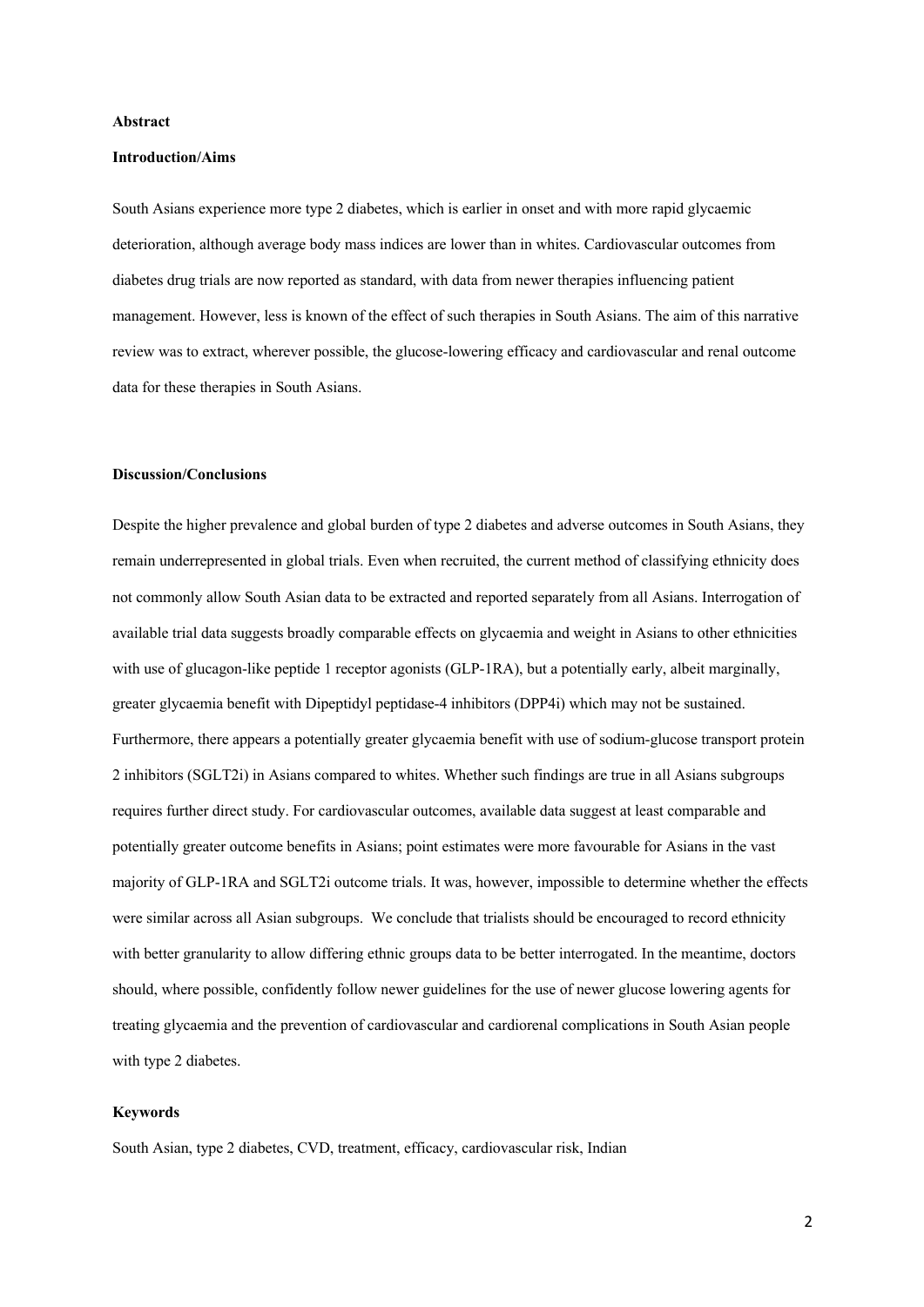#### **Background**

Diabetes is a well-established causal risk factor for atherosclerotic cardiovascular disease (ASCVD). It shortens life expectancy in high income countries by around 4-6 years on average [1]; such life losses are likely greater in low income countries for multiple reasons [2]. We know from multiple trials in mainly high-income countries that treating glycaemia, cholesterol and blood pressure, as well as helping patients stop smoking, can substantially reduce risk of future complications. The difficulty in some poorer countries is the ready supply of evidence-based medicines to lessen diabetes risks, but efforts are being made to improve such supplies and relevant care processes [3].

The best available evidence suggests modest effects of intensive glucose control *per se* on risks for microvascular outcomes, with potentially even more modest and slower benefits on macrovascular outcomes [4, 5]. There is now also evidence that specific newer diabetes drugs lessen ASCVD risks in groups at elevated risk of with existing ASCVD largely independent of glucose control, leading to a new paradigm in care [6, 7]. Recent guidance from diabetes and cardiology communities has reflected such new findings in relevant algorithms [8, 9]. Whilst such guidance is broadly consistent, some minor but important areas of variance remains and require work to harmonisation. In this article, we review the evidence for the benefits of the more novel diabetes drugs in South Asian populations from a glucose-lowering, as well as ASCVD and cardiorenal outcome perspectives. We show that whilst there is a dearth of sufficiently well-designed trials in this community, indirect evidence suggests cause for optimism that some novel diabetes drugs may offer even greater benefits in South Asians.

#### **T2DM in South Asians – why drug response may be different**

The scale and burden of the 'epidemic' of Type 2 Diabetes (T2DM) affecting people in these countries as well their migrants in other, particularly Western countries, is increasing and has not gone unnoticed. It is clear South Asians are more predisposed to type 2 diabetes. Several potential reasons for more diabetes in South Asians have been proposed, including greater insulin resistance, faster loss of beta cell function and altered body compositions with lesser abilities to expand subcutaneous fat depots, and faster accumulation of ectopic stores, and lower lean muscle mass [10, 11]. More recently, in keeping with their greater susceptibility to diabetes, we showed that South Asians are much lighter at diagnosis than whites, with lesser increments in blood pressure or triglycerides compared to their ethnicity matched controls without diabetes [12].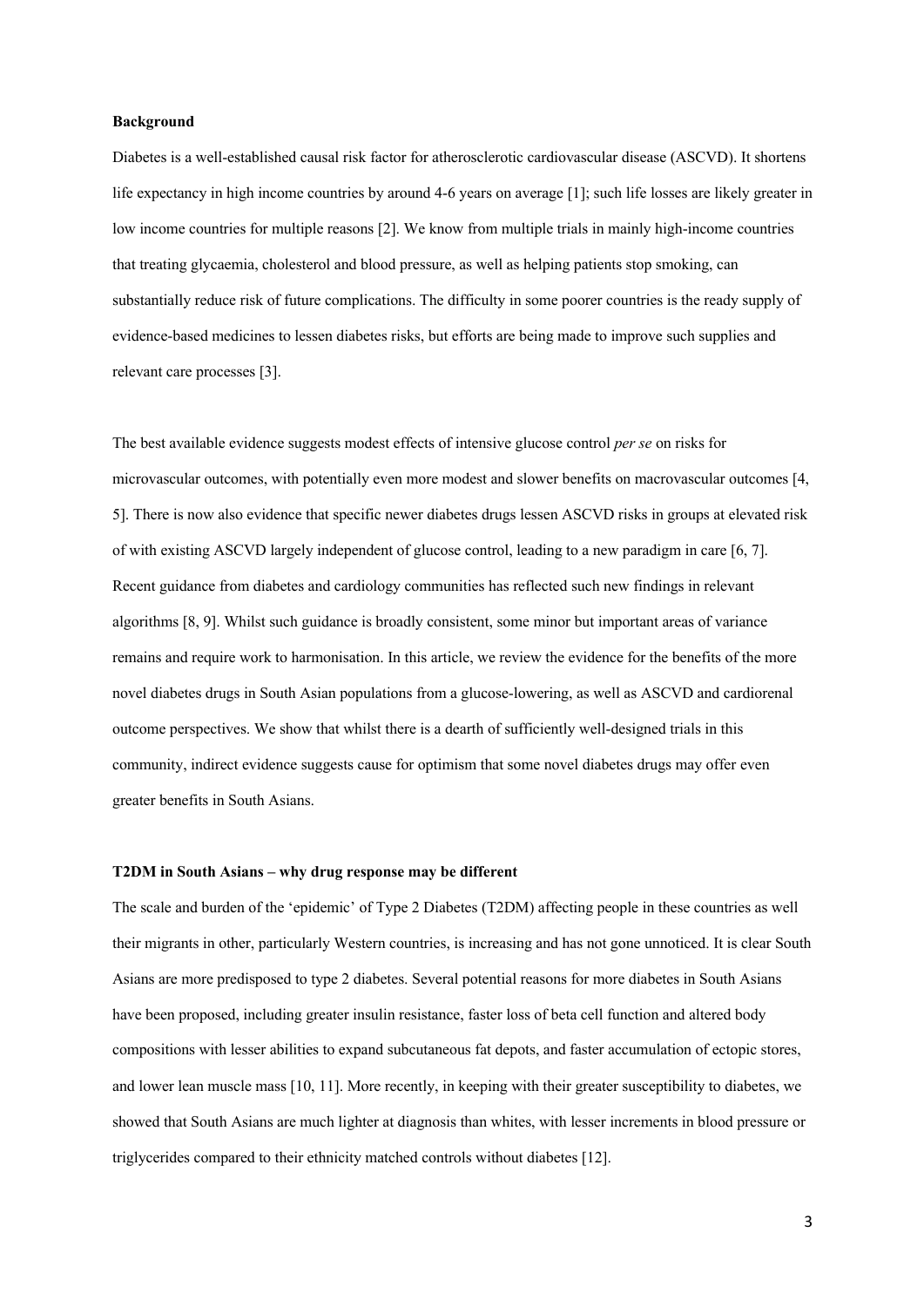### **Newer treatments for T2DM and their efficacies**

Over the past 10-15 years, three new classes of drugs – dipeptidyl peptidase 4 (DPP-4) inhibitors, glucagon-like peptide 1 receptor analogues (GLP-1 RA) sodium-glucose cotransporter 2 (SGLT2) inhibitors have emerged and established themselves as standard second or third-line treatment options in the latest evidence-based international guidance for T2DM management [13]. All three classes of drug share in the favourable feature of being non-weight gaining and not inducing hypoglycaemia [14–18]. Further, these drugs can also be used as first-line treatment options where current 1<sup>st</sup> line options are not tolerated or contraindicated. DPP-4 inhibitors were the first class of drugs to be marketed and two meta-analyses and systematic reviews for this oral therapy demonstrate their (albeit modest) glucose-lowering efficacy as first-line as well as adjunct therapies [19, 20].

GLP-1 RAs were the next class of drugs to enter the market and generally have strong glucose-lowering efficacy, but with variation within the drug class [15, 21]. Although an injection-based treatment, weekly options such as exenatide, dulaglutide and semaglutide, as well as small needle gauge, make these options more appealing compared to their daily competitors or to insulin [22]. Finally, SGLT2 inhibitors are the most recent of the three classes to market. These oral medications are of high efficacy in lowering glucose in the setting of normal renal function [23–25]. Further, longer-term efficacy is also encouraging for SGLT2 inhibitors both from trial and real-world evidence (RWE) [26–28].

#### **Newer treatments and their glucose-lowering efficacy in South Asians**

Whilst global trial data support outcome benefits from GLP-1RA and SGLT2i, and safety for DPP4i, the increased burden of T2DM, and potentially different (or accelerated) pathways to diabetes in south Asians compared to white Europeans means it is important to examine whether diabetes drugs may yield different, either better or lesser, benefits in South Asians compared to other populations. We therefore explored for such evidence in both randomised trials and real word evidence, with the caveat of potential residual confounding in the latter. We first examined glycaemia benefits and then cardiovascular outcome differences for each of the three classes of drugs.

*DPP-4 inhibitors and glycaemia changes*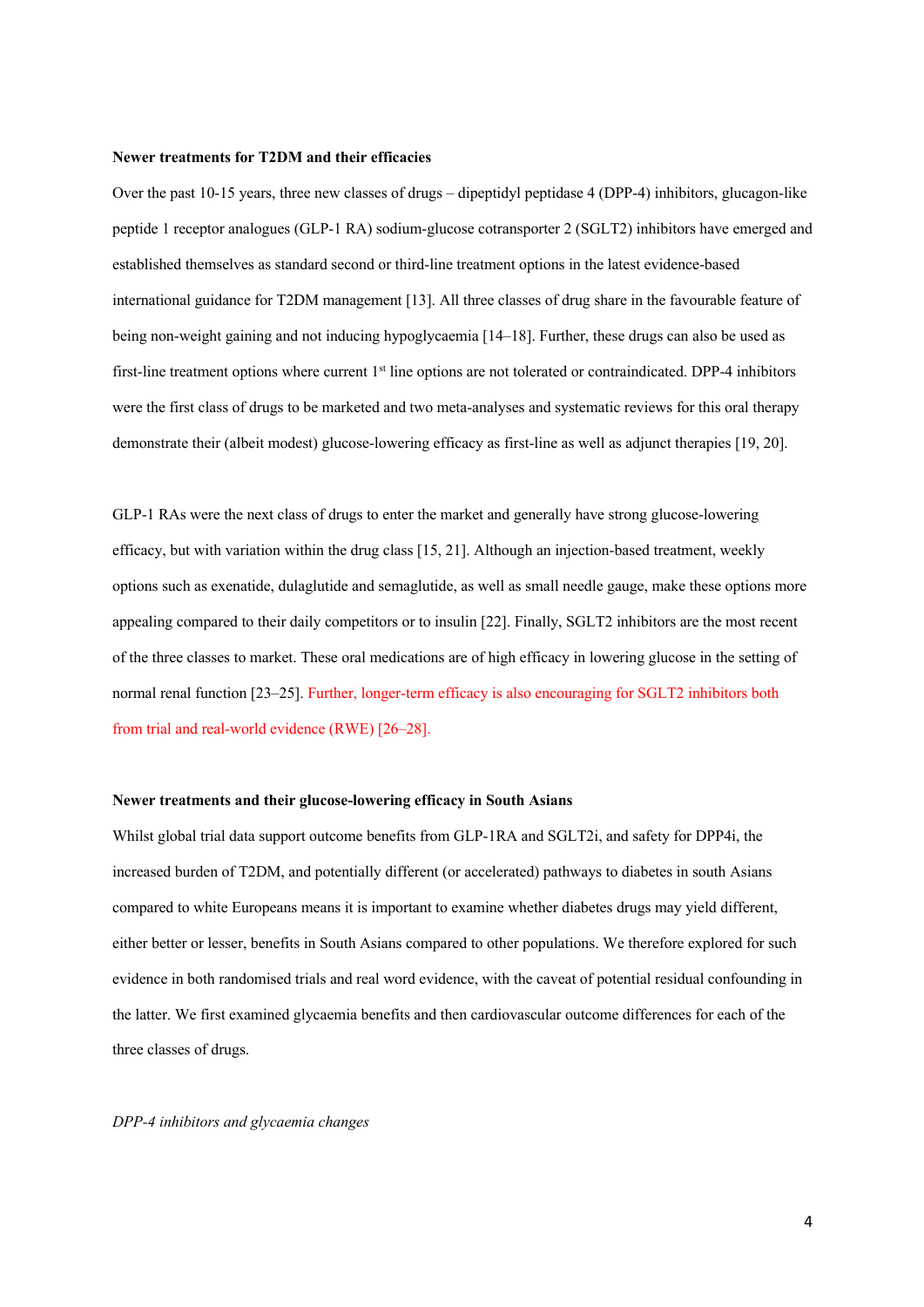DPP-4 inhibitors have an established usage in South Asia, with usage spanning over 10 years [29]. Promising data from the first published study involving subjects from India came from a randomized, double-blind, placebo-controlled, 18-week trial ( $n = 530$ ). It evaluated efficacy and safety of Sitagliptin amongst Asian population (Korea, China and India), and revealed significant glucose lowering (placebo-subtracted, -1.0%; P < 0.001) with Sitagliptin [30]. Although, similar HbA1c reduction was noted in all three subpopulations relative to baseline, Indians and Koreans exhibited better HbA1c lowering (-1.4% each) compared to Chinese (-0.7%), against placebo. However, this apparent difference appears to have been driven by an increase HbA1c in placebo arm in Indians (+0.7%) and Koreans (+0.6%) but HbA1c *decrease* in placebo arm of Chinese (-0.2%) patients. The glucose reduction with DDP4 inhibitors seemed to be broadly similar to European cohorts [19]. Against this, a well analysed recent meta-analysis of glycaemia trials suggested marginally  $(\sim 0.15\%)$  greater early – within 12 weeks – reduction of HbA1c in trials of DPP4i in Asians compared to whites [31]. However, this glycaemia benefit did not persist to 24 weeks or longer [32]. The authors of the meta-analysis acknowledged the work could not differentiate findings for South Asians compared to those from South East Asia. There was also considerable heterogeneity in the meta-analysed data, suggesting the need for individual participant meta-analyses of trials, or better, for well powered trials of glycaemic agents in South Asians per se.

## *GLP-1 RAs and glycaemia changes*

Data on GLP-1 RAs by ethnicity are more limited. For exenatide, the first GLP-1 RA, a global data analysis included  $\sim$ 25% of subjects resident in India. Results showed better (p<0.0001, exenatide bd) or similar (exenatide QW) reductions in HbA1c in Indians compared to whites [33]. However, the Asian group also included East Asians (70% of subjects resident in China, Japan, Korea and Taiwan) and no data were presented on specific ethnicities, nor any adjustments made for ethnicity subgroup. Hence, it is impossible to draw any valid conclusions. Fortunately, the recent meta-analysis by Gan et al [31] also looked at this question and did not find a difference in GLP-1RA-associated glycaemia benefit between whites and Asians. However, once again, the authors were not able to separate data for South Asians versus other groups of Asians so that further specific research is warranted.

#### *SGLT2 inhibitors and glycaemia changes*

For SGLT2 inhibitors, whilst detailed analysis exists for East Asian subjects [34], only a paucity of published data includes or makes explicit reference to subjects coming from a South Asian background. Some relevant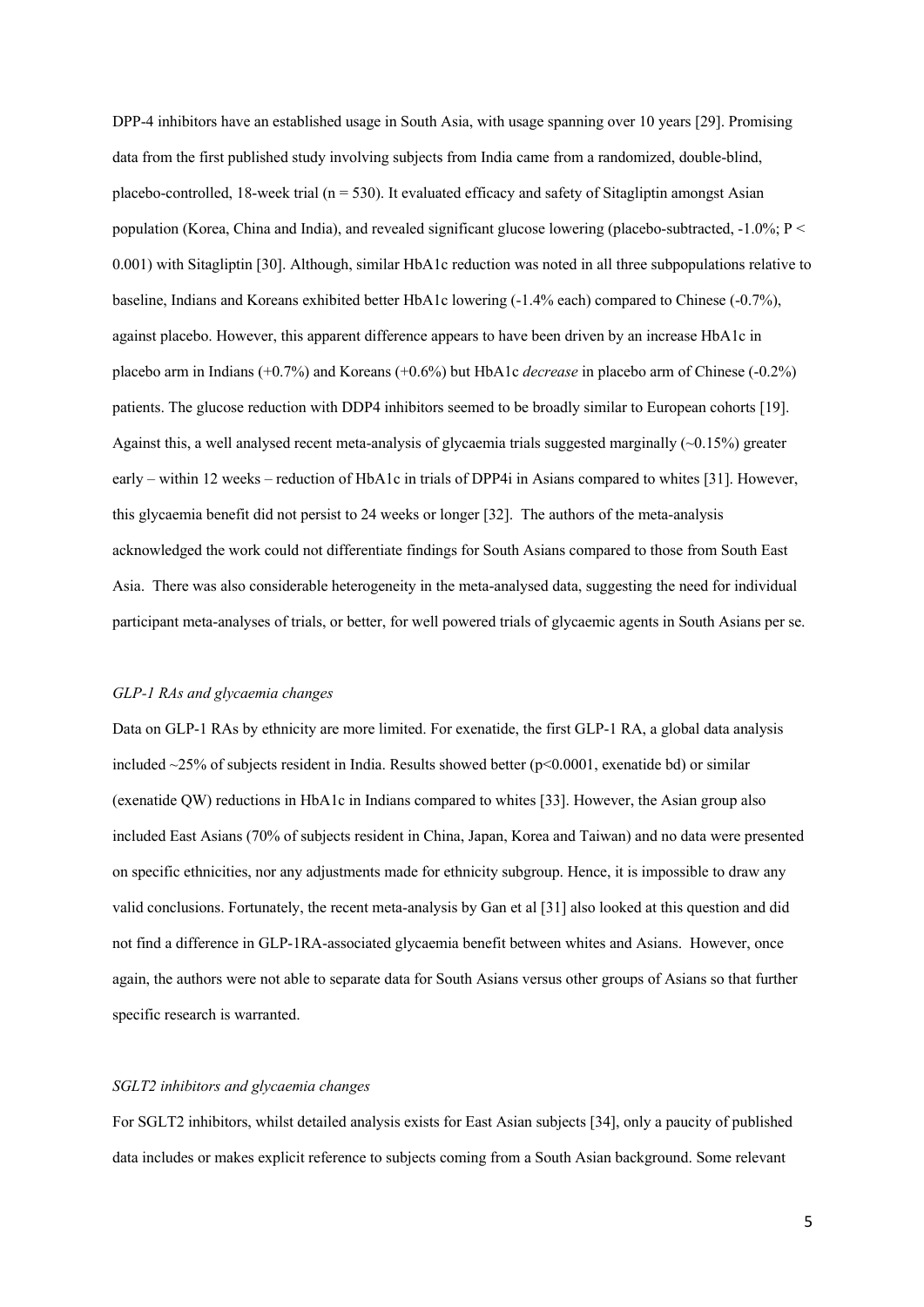patients were included in a systematic review [35] designed to review the clinical effectiveness and costeffectiveness of dapagliflozin, canagliflozin and empagliflozin in monotherapy versus placebo in people who could not take metformin. Of the seven studies identified, four had subjects from an 'Asian' background, with only one study explicitly making reference to 'Indian subjects [36] and based on geographical data of recruitment, the other studies would suggest that Asians were of an East Asian extraction. There were, however, no Indian-specific data or outcomes adjusted for ethnicity presented from this study.

That noted, the efficacy of canagliflozin 100 mg and 300 mg has been evaluated by racial group using data pooled from four placebo-controlled phase 3 studies and two placebo-controlled sub-studies of a population of patients with inadequately controlled T2DM ( $N = 4158$ ) [37]. The Sixty-one percent of the 'Asian' racial group were from India. Irrespective of racial group, treatment with canagliflozin 100 mg and 300 mg was associated with greater reductions in HbA1c and body weight (BW) from baseline values compared with placebo. Placebosubtracted mean changes in HbA1c and bodyweight were generally dose-dependent across all racial groups. Numerically larger reductions in HbA1c were observed with canagliflozin in the Asian and Black/African American groups compared with White. From a baseline HbA1c of 8.1%, a higher proportion of patients treated with canagliflozin 100 mg and 300 mg achieved the HbA1c target of 7.0% in all racial groups versus placebo (Whites: 34.1% and 44.6% vs 17.5% for the two doses relative to placebo, respectively; Black/African Americans: 32.1% and 45.2% vs 19.0%; Asians: 33.5% and 40.3% vs 9.8%; 'Other' racial group: 42.2% and 57.5% vs 20.4%, respectively). These results appear to show canagliflozin lower glycaemia broadly similarly across difference ethnic groups, including Asians, with a hint of potentially greater benefit of SGLT2i's in nonwhites.

If we return to the recent meta-analysis by Gan et al [31], here the findings suggest a meaningfully greater reduction in HbA1c with SGLT2i use in Asians versus whites, with a mean difference of around 0.30% in absolute HbA1c levels. This finding occurred despite duration of diabetes being less in Asians, and with lower BMI and similar baseline HbA1c levels. Whilst the overall between-trial heterogeneity was modest, these findings also suggest Asians may have better response to SGLT2is, necessitating formal testing in randomised trials. Of course, once again, whether this greater benefit is similar across all Asians subgroups, including South Asians, is not clear.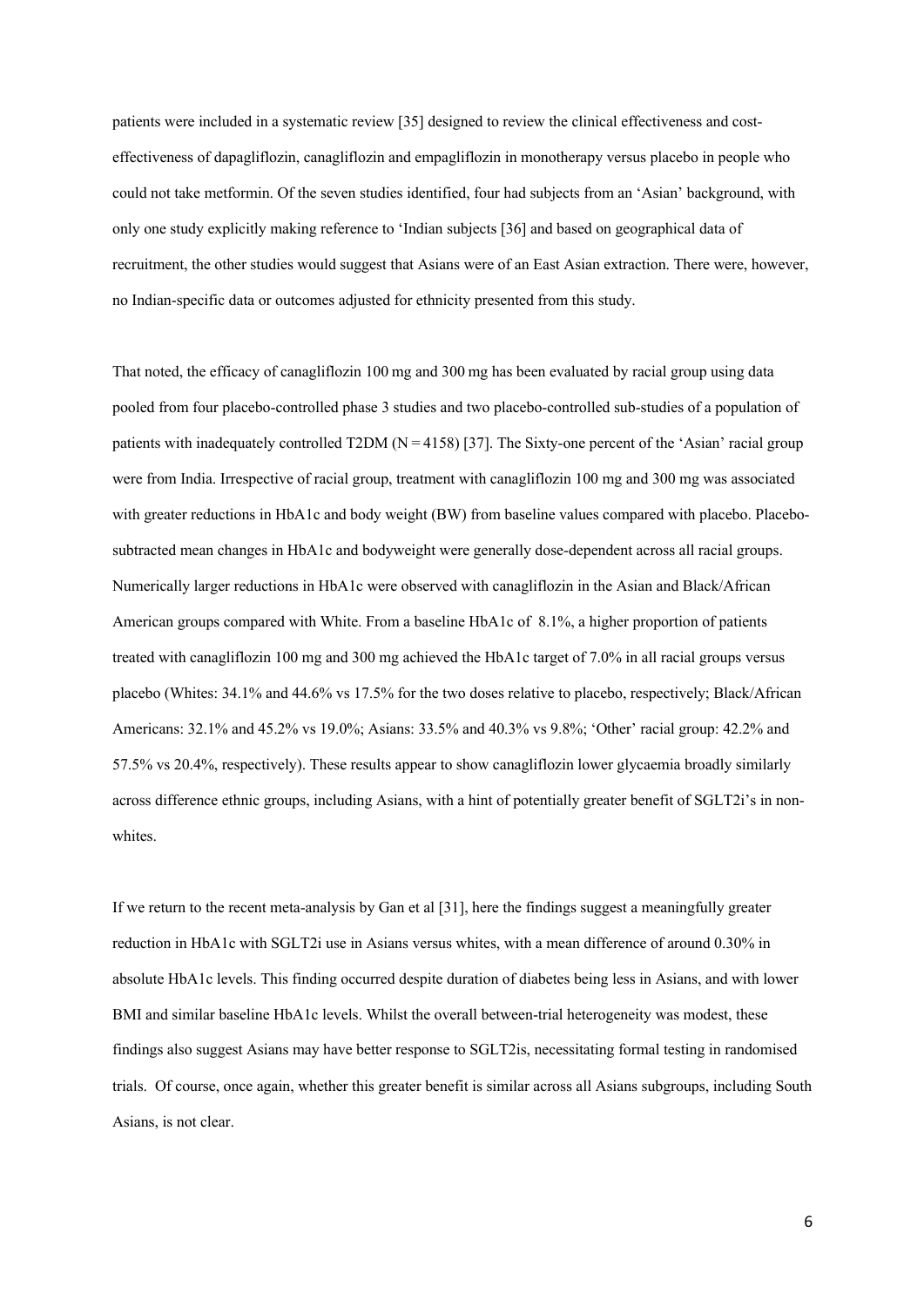Overall, there is now some emerging evidence that SGLT2i therapy may offer better glycaemia benefits in Asians versus whites. If this finding is confirmed subsequent trials, the mechanisms behind this finding merit further study. Finally, to complete the review of glycaemia studies involving SA subjects, it is worth to acknowledge randomised control trials exist in relation the usage of these classes of drugs involving individuals from South Asia the context of fasting during Ramadan [38, 39].

#### **The use of diabetic drugs in lowering cardiovascular risk**

As alluded to earlier, T2DM is associated with increased ASCVD burden, and whilst glycaemic control remains integral to the shorter and longer-term management of T2DM, reducing ASCVD risk is of equal importance. Thus, with the emergence of the newer antidiabetic drug classes described above, their efficacy in ASCVD risk reduction across different ethnicities also requires attention.

Initially the U.S. Food and Drug Administration (FDA) issued guidance to the pharmaceutical industry setting out new expectations for the development of antidiabetes drugs for type 2 diabetes, with the intention to focus on CV safety [40, 41], largely in recognition of the excess burden of CVD in T2DM [42]. The FDA was responding to prevailing concerns about the potential for increased CVD risk associated with certain antidiabetes drugs, notably the thiazolidinedione (TZD), rosiglitazone [43, 44]. The guidance — and subsequent similar requirements from the European Medicines Agency [45] — effectively expanded the scope and cost of research necessary to secure approval of new antidiabetes drugs by mandating long-term safety trials.

However, a favourable fallout from these recommendations is the clear evidence of CV safety or indeed benefit from some of these newer drugs. Owing to the size and global/multinational participation in these studies, the opportunity to extract ethnic-specific data an outcome also arises. That noted, FDA guidance presently only requires ethnicity data for Asians to be grouped as one ethnic group, thus combining SAs with East Asians for example. Thus, where available, for DPP-4 inhibitors, GLP-1 RAs and SGLT2 inhibitors, the respective studies with ASCV and cardiorenal outcomes were reviewed, and where available, SA-specific data extracted and commented upon.

#### *DPP-4 inhibitors and cardiovascular outcomes*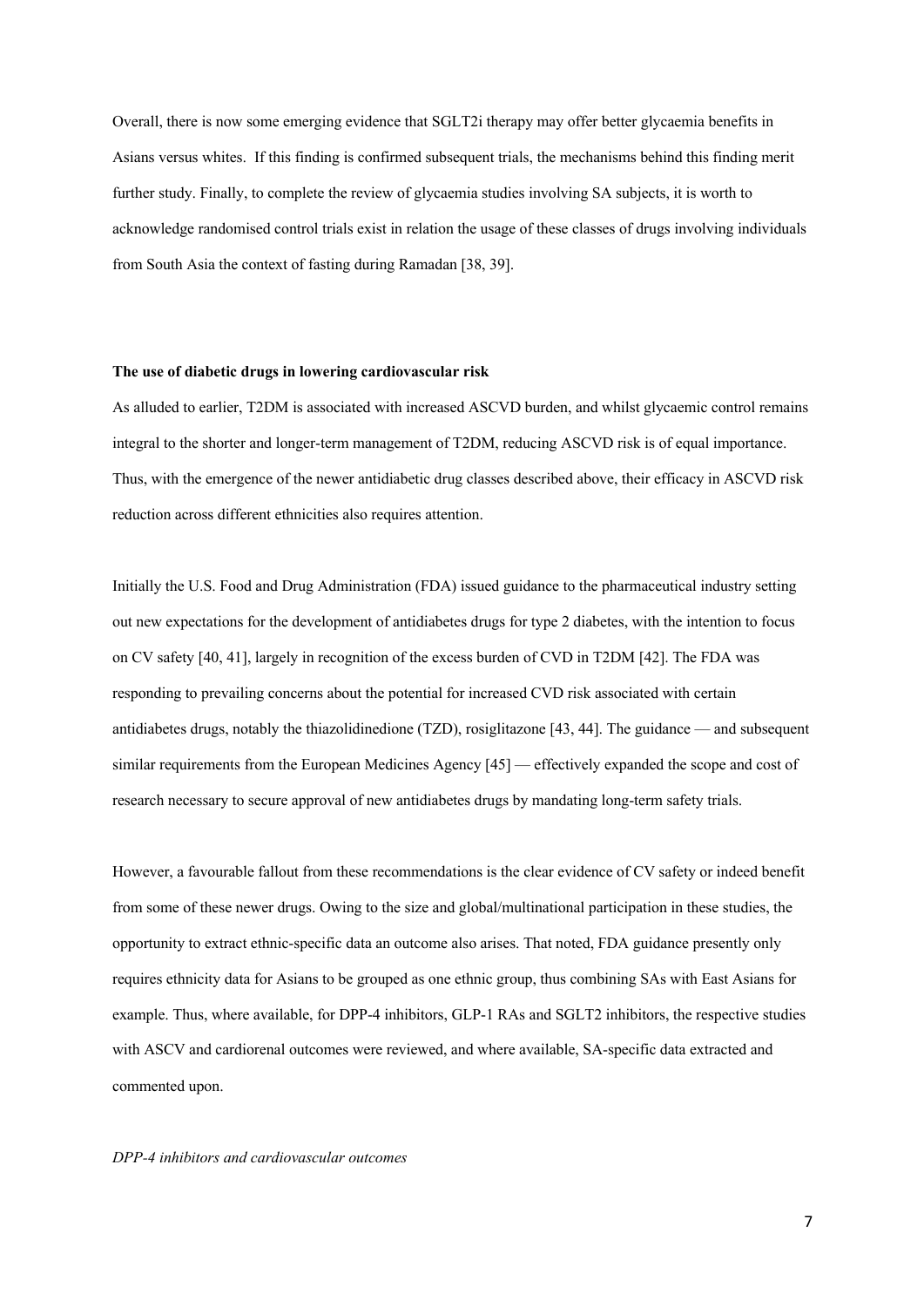Trial data on CV outcomes compared to placebo exist for four DPP-4 inhibitors – saxagliptin, sitagliptin, alogliptin [46–48] and linagliptin [49]. None of the three trials lowered CV risk but also none of them increased CV risk overall, although there was a signal of harm for heart failure with saxagliptin which remains unexplained. More recently, one trial using linagliptin have been published, one versus placebo and other against glimepiride [50]. Again, neither trial showed benefit or harm for CV outcomes versus the relevant comparator.

Supplementary data from TECOS study (sitagliptin) included race/ethnicity subgroup analysis [47]. Whist this included a proportion of subjects from India, their data were combined with east Asian subjects. Nonetheless, this subgroup showed no difference in primary outcomes. Further, whilst both linagliptin studies provides supplementary data on Asians, the countries of recruitment were all east Asian. None of the other DPP-4 inhibitors trial data provide primary or supplementary ethnicity. Thus, specific conclusions on the CV benefits or otherwise in SAs cannot be made.

#### *Glucagon-like peptide-1 receptor agonists and cardiovascular and renal outcomes*

Six GLP-1 RAs (liraglutide, semaglutide, albiglutide, dulaglutide, lixisenatide and exenatide) with ASCVD outcomes are published to date [6, 51–57], with limited data or textual information presented specifically on SAs. Most studies included data from 'Asian countries or had patients of 'Asian' ethnicity, however as mentioned previously, further subclassification within this geographical location or ethnic group and associated analysis is generally lacking. A summary of these six studies with any SA-specific outcomes or comments are presented in **Table 1**.

Data from the ELIXA, LEADER, SUSTAIN-6, HARMONY OUTCOMES and REWIND trial indicated there was an overall significant improvement in their respective ASCVD outcomes and also had ethnic-specific data [51–55]. EXSCEL and PIONEER-6 trials also indicated risk reduction (albeit statistically nonsignificant) in achieving the primary outcome [56, 57].

Three of the five studies with ethnic-specific data had subjects recruited from India [51, 52, 55]. The ELIXA study showed no heterogeneity in outcomes by ethnic groups [55], but it had limited power to do so (**Table 1**). In LEADER, the intervention yielded a 30% risk reduction (CI -54% to +4%) in the Asian population compared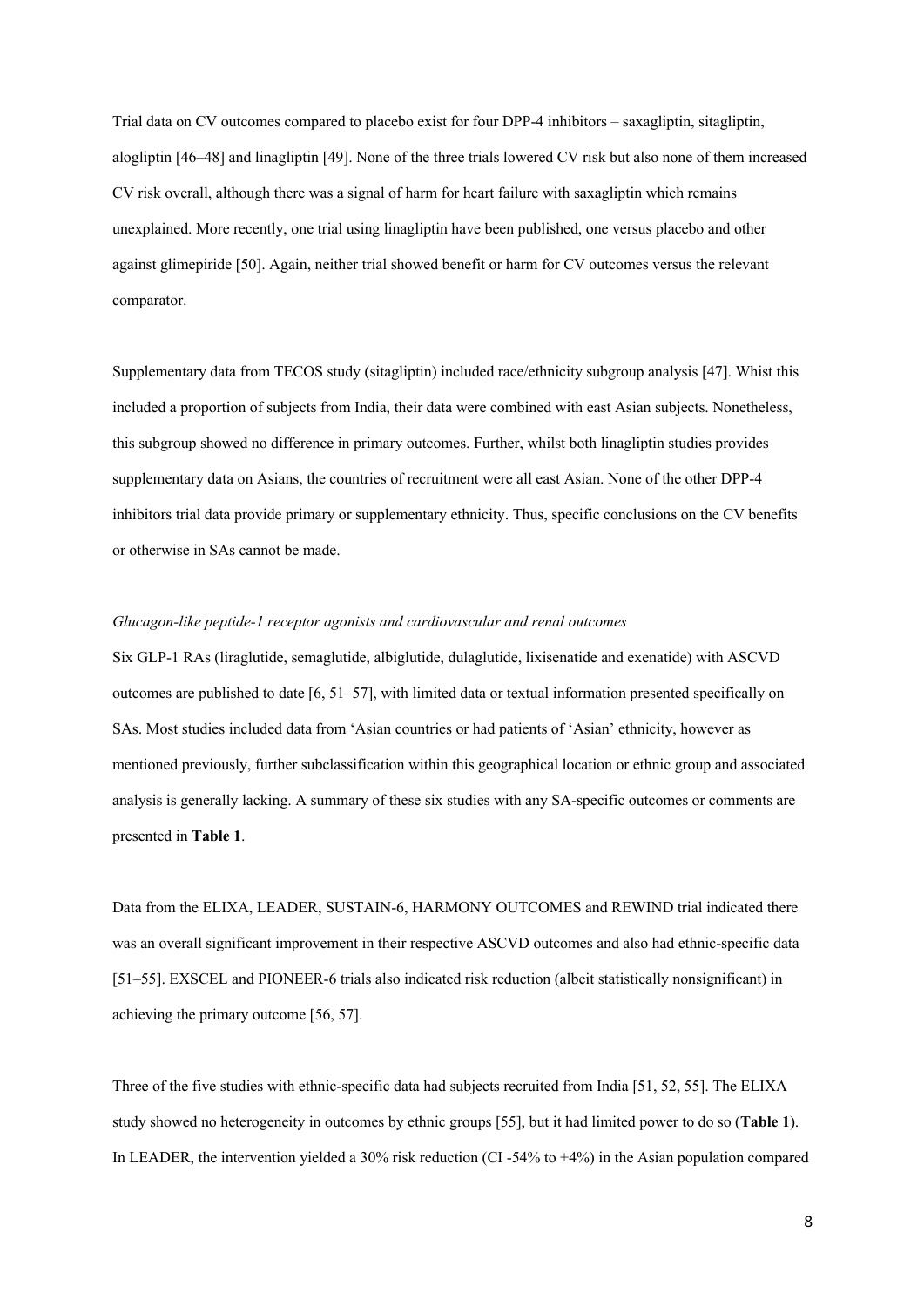to placebo [51]. Whilst this result is non-significant, there was no heterogeneity by ethnic group. Notably, 10% of the participants in LEADER were of Asian ethnicity which was the highest proportion found in any trial. SUSTAIN-6 saw a greater risk reduction of 42% with the intervention (CI -75% to +34%) in the Asian subgroup, though again with no formal evidence of heterogeneity by ethnicity.

More recently, the totality of the Asian GLP-1RA CVOT data has been meta-analysed by Singh and Singh [58]. They determined a significant benefit from 3-point MACE in the trials that reported these data with a point estimate of 0.68 and 95% confidence interval between 0.55 to 0.84, with no evidence of heterogeneity. This 32% risk reduction for three-point MACE is impressive and at least as good as, if not better, than the metaanalysis of the full cohorts in each trial, as reported recently by Kristensen et al [6]. That said, it was not clear if three of these CVOTs (EXSCEL, REWIND, HARMONY OUTCOMES) included any South Asians, but HRs in the four other trials were all better in the Asian race than the entire cohort results.

In conclusion, CVOT findings suggesting Asians do just as well at other groups, and potentially better with the use of GLP-1RA's. If amongst these data, the South Asian group also do better, this may be due to their greater propensity towards accelerated atherogenesis (i.e. ASCVD). This suggestion is speculative and requires formal evaluation.

#### *Sodium Glucose co-transporter 2 Inhibitors and CV outcomes*

Several trials have investigated the impact of SGLT2 inhibitors on ASCVD and renal outcomes, the vast majority with favourable outcomes, particular on incident renal and heart failure outcomes [7]. More latterly, trials in patients with existing renal disease (CREDENCE and DAPA-CKD [59, 60]) and heart failure (DAPA-HF and Emperor Reduced [61, 62]) have been published. As with the other novel therapy classes, outcome data were not presented separately for the South Asian population. However, all studies include subjects recruited from Asia, including India [24, 63–65], with one from Sri Lanka as well [23]. These outcomes, and more specific SA data (where available) within the trials conducted to date and are summarised in **Table 2**.

## *Outcome trials in diabetes patients at elevated cardiovascular risk*

If we start with Asian specific data in EMPA-REG trial [66], empagliflozin reduced the occurrence of the primary outcome by 32% and CV death by 56%, HR: 0.44 (0.25-0.78) in the Asian subgroup. In all such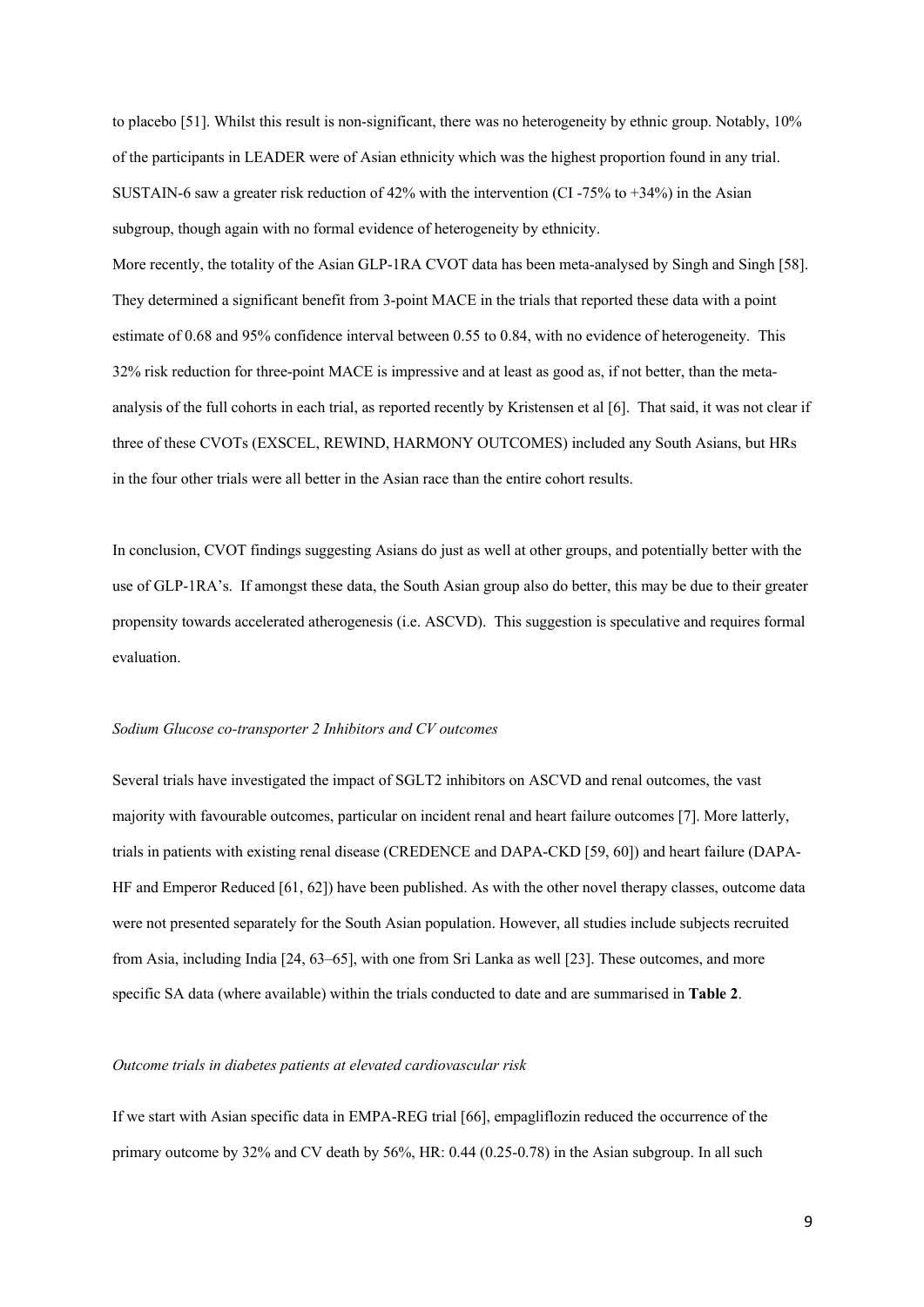analyses, there was no evidence of heterogeneity by ethnicity (**Table 2**). In the CANVAS trial [24], 26.9 per 1000 patient-years in the intervention group vs 31.5 in the placebo group experienced the primary outcome. The result in the Asian cohort [HR: 1.08, 95% CI,  $(0.72-1.64)$ ; P = 0.40] was not as impressive with the main result but there was no formal heterogeneity by ethnicity. With respect to dapagliflozin, the DECLARE trial [64] showed the intervention did not reduce the rate of MACE but did reduce the rate of CV death or hospitalisation from HF. The primary outcome point estimate for Asians with a HR of 0.69 (95% Cl 0.69-1.33), was better than in total population but there was no evidence of heterogeneity by ethnicity. In the VERTIS-CV trial, ertugliflozin did not reduce the primary outcome with a HR of 1.01 (95% Cl 0.87-1.16). The point estimate was lower in the Asian subset with a HR of 0.89, (95% Cl 0.51-1.56), but of course with no evidence of formal interaction [67]. Thus, in three of the four trials in patients with diabetes and elevated cardiovascular risk, the points estimate for the Asian subgroup was lower than for the total cohort.

#### *Renal outcome trials*

In CREDENCE [59], the primary outcome was a composite of end-stage kidney disease (dialysis, transplantation, or a sustained estimated GFR of <15 ml per minute per 1.73 m<sup>2</sup>), a doubling of the serum creatinine level, or death from renal or cardiovascular causes. In the Asian subgroup, the HR for benefit was 0.66 (95% Cl, 0.49-1.14), compared to a HR of 0.70 (95% CI, 0.59 to 0.82) for the full cohort, with a P=0.91 for interaction by race. In the DAPA-CKD trial [60], the HR for a similar primary outcome as CREDENCE was 0.61 (0.51 to 0.72), whereas it was 0.66 (0.46 to 0.93) in the Asian subgroup. Thus, for SGLT2i derived renal benefits in patients with CKD, Asians appear to benefit to a near identical degree.

### *Heart failure trials*

In the DAPA-HF study, the primary outcome of heart failure hospitalisation or cardiovascular death occurred less in patients who received dapagliflozin than those receiving placebo and the results did not differ in patients with or without diabetes [61]. DAPA-HF showed a 36% risk reduction (CI 14 to 52%) in achieving the primary outcome within the Asian population compared to a 26% reduction in the white population (although there was no statistical comparison of heterogeneity between ethnic groups for this outcome [61]). In Emperor Reduced trial, which showed a near identical primary outcome benefit of to DAPA-HF, the point estimate was even more notably lower in the South Asian subgroup with a HR of 0.57 (95% Cl 0.41–0.78) [62]. Thus, for SGLT2i derived benefits in patients with pre-existing HF, Asians appear to benefit just as well, if not potentially better, than the total population.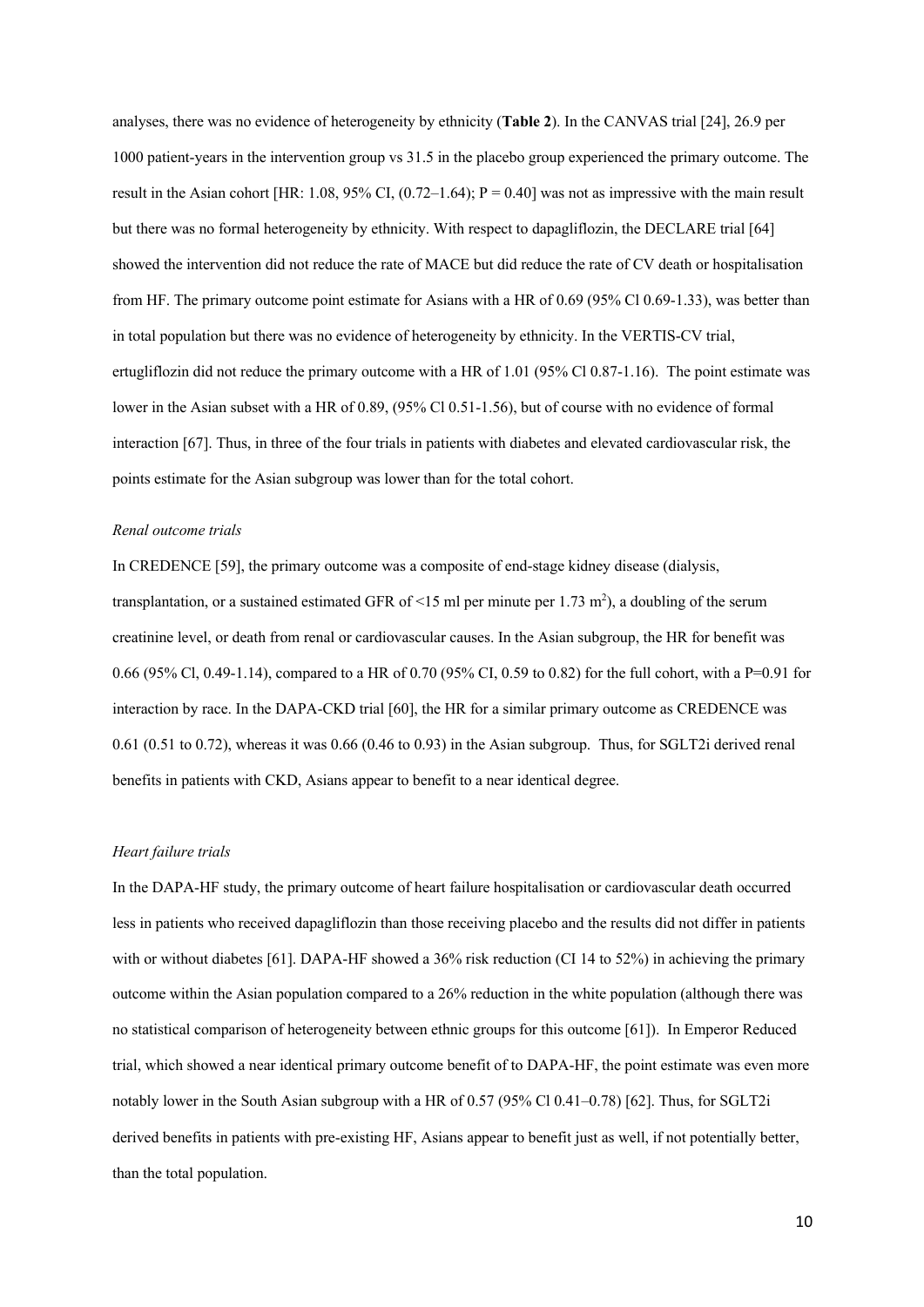In conclusion, the point estimates for Asians in the SGLT2 outcome trials were lower than in the total population in six of the eight trials (see Table 2). Whilst the Asian subgroups were not specified, the results provide some reassurance for use of these agents in South Asians for benefits in patients with ASCVD or at elevated risk, with existing CKD or HF.

#### **Conclusions**

This narrative review examines the efficacy of newer therapies in relation to the management of T2DM and in the prevention of ASCVD and cardiorenal outcomes. Unfortunately, despite the higher prevalence and global burden of T2DM and adverse outcomes in SAs, SAs remain underrepresented in global trials. Even when they are recruited, the current method of classifying ethnicity does now allow South Asian data to be extracted and reported separately. The data that do exist suggest broadly comparable effects on glycaemia and weight in South Asians to other ethnicities with GLP-1RAs but potentially greater benefits with DPP4i (albeit marginal) and perhaps more notably for SGLT2i's. For ASCVD outcomes, the data suggests broadly similar outcome benefits (with point estimates being directionally concordant in most trials) but notably, the point estimates for the Asian subgroup was lower in all GLP-1RA trials reviewed suggesting Asians may gain greater better outcome benefits from such drugs than in whites, but this suggestion needs formal evaluation, and three of the seven GLP-1RA trials did not recruit in South Asian countries. Whilst results for SGLT2i were more mixed, the point estimate for the primary outcome was lower in the Asian group than in the total cohort in six of eight outcome trials reported for this class of drugs, providing strong reassurance that these drugs work to lessen ASCVD, renal progression in those with CKD, and HF outcomes in those with HF, at least as well as in other races. Whilst these results are very reassuring, moving forward, better presentation of data for this ethnic group from global trials is needed, especially given their earlier development of T2DM, propensity to more rapid glycaemic deterioration and subsequent increased burden of adverse outcomes, in particular ASCVD and renal outcomes.

**Funding** The work in this study is supported by the British Heart Foundation Research Excellence Award (RE/18/6/34217). The funder was not involved in writing, editing, approval, or decision to publish the article.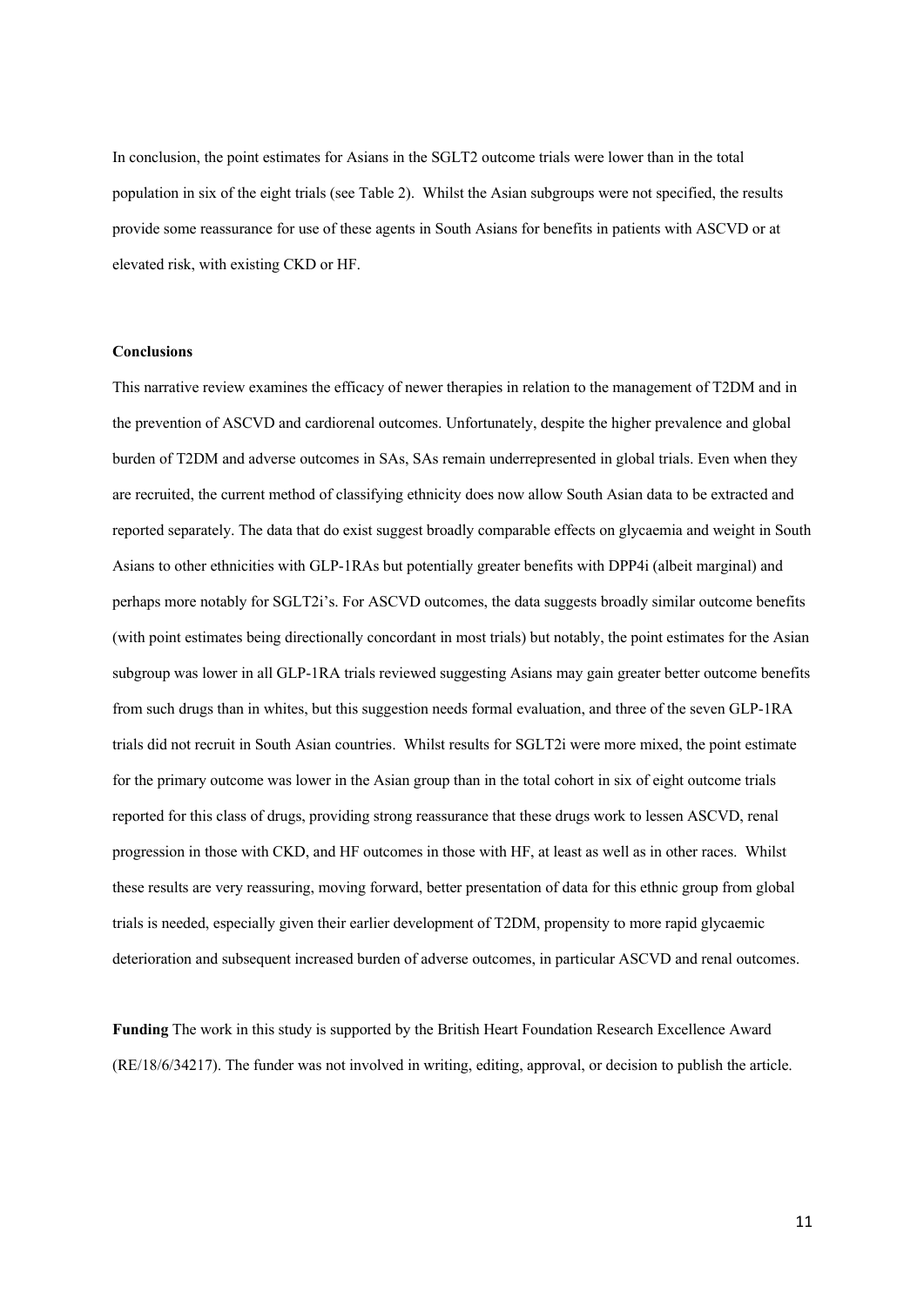**Conflict of interest** NS reports grant and personal fees from Boehringer Ingelheim, and personal fees from Amgen, AstraZeneca, Eli Lilly, Merck Sharp & Dohme, Novartis, Novo Nordisk, Pfizer, and Sanofi, outside the submitted work.

# **Acknowledgements**

The authors thank Liz Coyle (University of Glasgow) for her excellent assistance in the preparation of this article.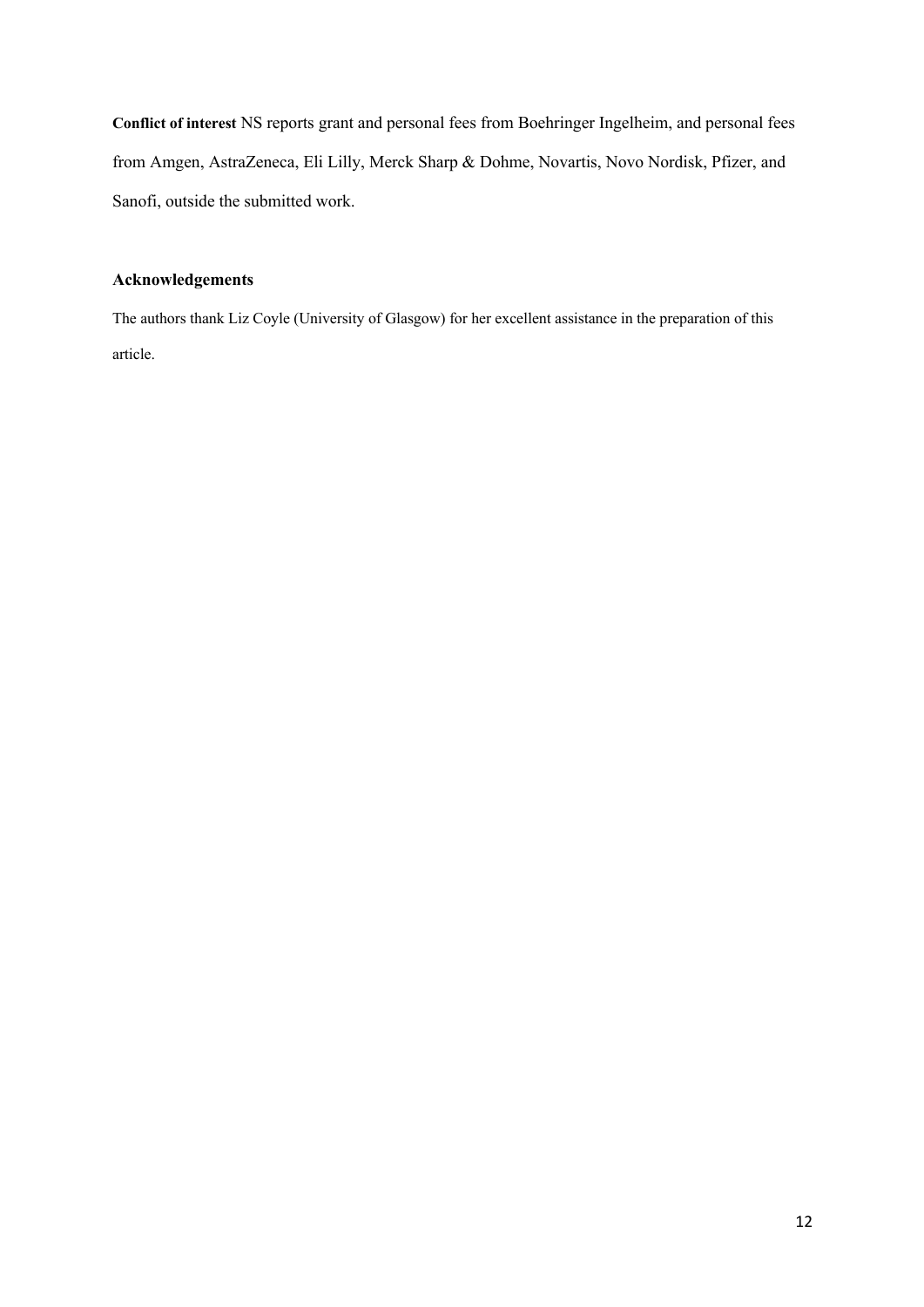#### **References**

- 1. Sattar N, Rawshani AA, Franzén S, Rawshani AA, Svensson A-MM, Rosengren A, Mcguire DK, Eliasson B, Gudbjörnsdottir S (2019) Age at Diagnosis of Type 2 Diabetes Mellitus and Associations With Cardiovascular and Mortality Risks: Findings From the Swedish National Diabetes Registry. Circulation 139:2228–2237
- 2. Herrington WG, Alegre-Díaz J, Wade R, et al (2018) Effect of diabetes duration and glycaemic control on 14-year cause-specific mortality in Mexican adults: a blood-based prospective cohort study. Lancet Diabetes Endocrinol 6:455–463
- 3. Misra A, Sattar N, Tandon N, Shrivastava U, Vikram NK, Khunti K, Hills AP (2018) Clinical management of type 2 diabetes in south Asia. Lancet Diabetes Endocrinol 6:979–991
- 4. Zoungas S, Arima H, Gerstein HC, et al (2017) Effects of intensive glucose control on microvascular outcomes in patients with type 2 diabetes: a meta-analysis of individual participant data from randomised controlled trials. Lancet Diabetes Endocrinol 5:431–437
- 5. Ray KK, Seshasai SRK, Wijesuriya S, Sivakumaran R, Nethercott S, Preiss D, Erqou S, Sattar N (2009) Effect of intensive control of glucose on cardiovascular outcomes and death in patients with diabetes mellitus: a meta-analysis of randomised controlled trials. Lancet 373:1765–1772
- 6. Kristensen SL, Rørth R, Jhund PS, Docherty KF, Sattar N, Preiss D, Køber L, Petrie MC, McMurray JJ V (2019) Cardiovascular, mortality, and kidney outcomes with GLP-1 receptor agonists in patients with type 2 diabetes: a systematic review and meta-analysis of cardiovascular outcome trials. Lancet Diabetes Endocrinol 7:776–785
- 7. Woo VC (2020) Cardiovascular Effects of Sodium-Glucose Cotransporter-2 Inhibitors in Adults With Type 2 Diabetes. Can J Diabetes 44:61–67
- 8. Buse JB, Wexler DJ, Tsapas A, Rossing P, Mingrone G, Mathieu C, D'Alessio DA, Davies MJ (2020) 2019 update to: Management of hyperglycemia in type 2 diabetes, 2018. A consensus report by the American Diabetes Association (ADA) and the European Association for the Study of Diabetes (EASD). Diabetes Care 43:487–493
- 9. Cosentino F, Grant PJ, Aboyans V, et al (2020) 2019 ESC Guidelines on diabetes, pre-diabetes, and cardiovascular diseases developed in collaboration with the EASD. Eur Heart J 41:255–323
- 10. Narayan KMV, Kanaya AM (2020) Why are South Asians prone to type 2 diabetes? A hypothesis based on underexplored pathways. Diabetologia. doi: 10.1007/s00125-020-05132-5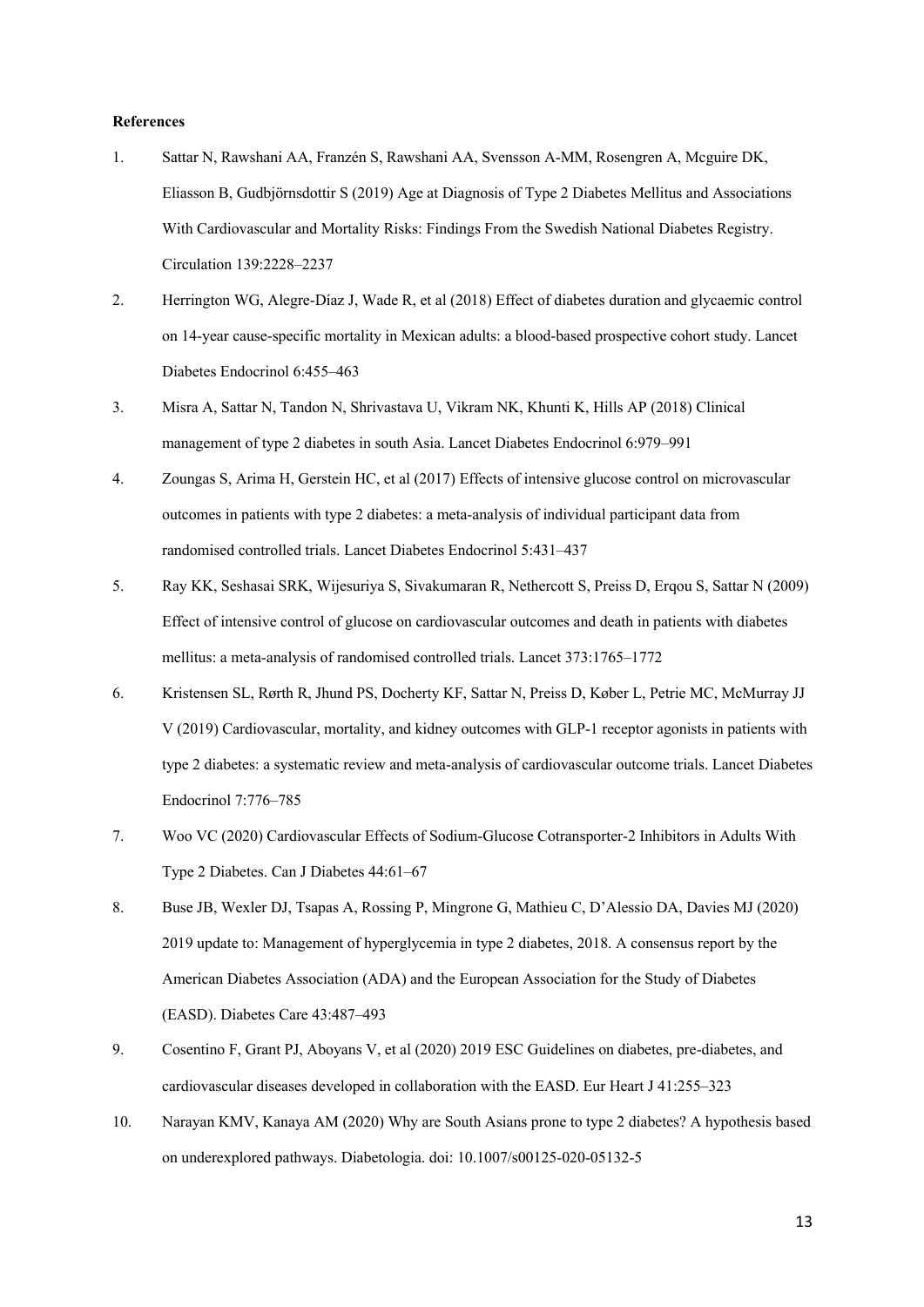- 11. Sattar N, Gill JMR (2015) Type 2 diabetes in migrant south Asians: mechanisms, mitigation, and management. Lancet Diabetes Endocrinol 3:1004–1016
- 12. Wright AK, Welsh P, Gill JMR, Kontopantelis E, Emsley R, Buchan I, Ashcroft DM, Rutter MK, Sattar N (2020) Age-, sex- and ethnicity-related differences in body weight, blood pressure, HbA1c and lipid levels at the diagnosis of type 2 diabetes relative to people without diabetes. Diabetologia. doi: 10.1007/s00125-020-05169-6
- 13. Davies MJ, D'Alessio DA, Fradkin J, Kernan WN, Mathieu C, Mingrone G, Rossing P, Tsapas A, Wexler DJ, Buse JB (2018) Management of Hyperglycemia in Type 2 Diabetes, 2018. A Consensus Report by the American Diabetes Association (ADA) and the European Association for the Study of Diabetes (EASD). Diabetes Care 41:2669–2701
- 14. Wu S, Chai S, Yang J, Cai T, Xu Y, Yang Z, Zhang Y, Ji L, Sun F, Zhan S (2017) Gastrointestinal Adverse Events of Dipeptidyl Peptidase 4 Inhibitors in Type 2 Diabetes: A Systematic Review and Network Meta-analysis. Clin Ther 39:1780-1789.e33
- 15. Htike ZZ, Zaccardi F, Papamargaritis D, Webb DR, Khunti K, Davies MJ (2017) Efficacy and safety of glucagon-like peptide-1 receptor agonists in type 2 diabetes: A systematic review and mixed-treatment comparison analysis. Diabetes, Obes Metab 19:524–536
- 16. Andreadis P, Karagiannis T, Malandris K, Avgerinos I, Liakos A, Manolopoulos A, Bekiari E, Matthews DR, Tsapas A (2018) Semaglutide for type 2 diabetes mellitus: A systematic review and meta-analysis. Diabetes, Obes Metab 20:2255–2263
- 17. Vasilakou D, Karagiannis T, Athanasiadou E, Mainou M, Liakos A, Bekiari E, Sarigianni M, Matthews DR, Tsapas A (2013) Sodium-glucose cotransporter 2 inhibitors for type 2 diabetes: A systematic review and meta-analysis. Ann Intern Med 159:262–274
- 18. Lee PC, Ganguly S, Goh SY (2018) Weight loss associated with sodium-glucose cotransporter-2 inhibition: a review of evidence and underlying mechanisms. Obes Rev 19:1630–1641
- 19. Esposito K, Chiodini P, Maiorino MI, Bellastella G, Capuano A, Giugliano D (2014) Glycaemic durability with dipeptidyl peptidase-4 inhibitors in type 2 diabetes: A systematic review and metaanalysis of long-term randomised controlled trials. BMJ Open 4:e005442
- 20. Aroda VR, Henry RR, Han J, Huang W, DeYoung MB, Darsow T, Hoogwerf BJ (2012) Efficacy of GLP-1 Receptor Agonists and DPP-4 Inhibitors: Meta-Analysis and Systematic Review. Clin Ther. doi: 10.1016/j.clinthera.2012.04.013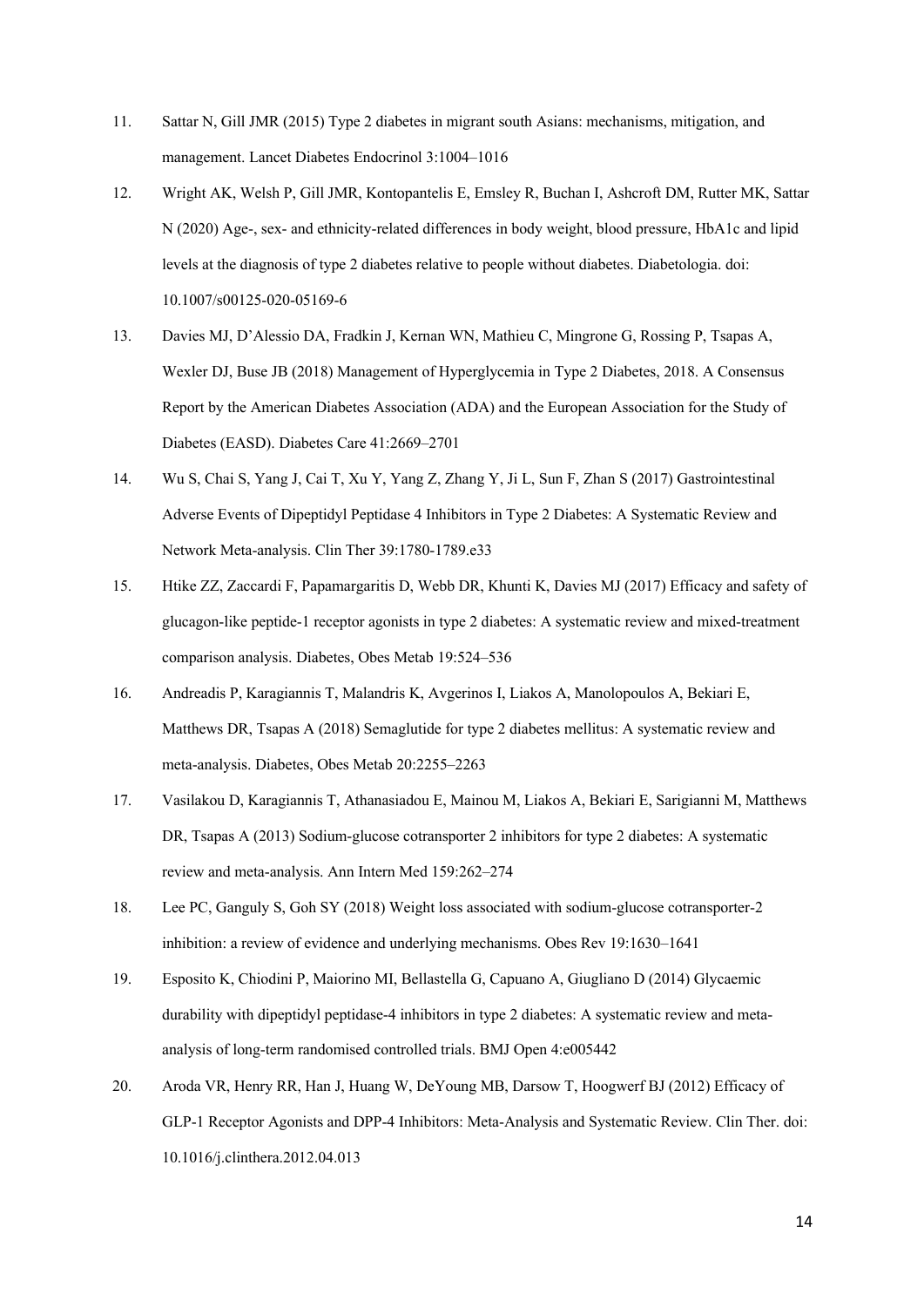- 21. Sorli C, Harashima S ichi, Tsoukas GM, Unger J, Karsbøl JD, Hansen T, Bain SC (2017) Efficacy and safety of once-weekly semaglutide monotherapy versus placebo in patients with type 2 diabetes (SUSTAIN 1): a double-blind, randomised, placebo-controlled, parallel-group, multinational, multicentre phase 3a trial. Lancet Diabetes Endocrinol 5:251–260
- 22. Buse JB, Peters A, Russell-Jones D, Furber S, Donsmark M, Han J, Macconell L, Maggs D, Diamant M (2015) Is insulin the most effective injectable antihyperglycaemic therapy? Diabetes, Obes Metab 17:145–151
- 23. Zinman B, Wanner C, Lachin JM, et al (2015) Empagliflozin, Cardiovascular Outcomes, and Mortality in Type 2 Diabetes. N Engl J Med 373:2117–2128
- 24. Neal B, Perkovic V, Mahaffey KW, De Zeeuw D, Fulcher G, Erondu N, Shaw W, Law G, Desai M, Matthews DR (2017) Canagliflozin and cardiovascular and renal events in type 2 diabetes. N Engl J Med 377:644–657
- 25. Storgaard H, Gluud LL, Bennett C, Grøndahl MF, Christensen MB, Knop FK, Vilsbøll T (2016) Benefits and harms of Sodium-Glucose co-Transporter 2 inhibitors in patients with type 2 diabetes: A systematic review and Meta-Analysis. PLoS One. doi: 10.1371/journal.pone.0166125
- 26. Li J, Gong Y, Li C, Lu Y, Liu Y, Shao Y (2017) Long-term efficacy and safety of sodium-glucose cotransporter-2 inhibitors as add-on to metformin treatment in the management of type 2 diabetes mellitus. Med (United States). doi: 10.1097/MD.0000000000007201
- 27. Wilding J, Bailey C, Rigney U, Blak B, Kok M, Emmas C (2017) Dapagliflozin therapy for type 2 diabetes in primary care: Changes in HbA1c, weight and blood pressure over 2 years follow-up. Prim Care Diabetes 11:437–444
- 28. McGurnaghan SJ, Brierley L, Caparrotta TM, et al (2019) The effect of dapagliflozin on glycaemic control and other cardiovascular disease risk factors in type 2 diabetes mellitus: a real-world observational study. Diabetologia 62:621–632
- 29. Tiwaskar M (2019) Insights (insites) on DPP 4 inhibitors (gliptins) for diabetes management in India. J Assoc Physicians India 67:11–12
- 30. Mohan V, Yang W, Son HY, Xu L, Noble L, Langdon RB, Amatruda JM, Stein PP, Kaufman KD (2009) Efficacy and safety of sitagliptin in the treatment of patients with type 2 diabetes in China, India, and Korea. Diabetes Res Clin Pract 83:106–116
- 31. Gan S, Dawed AY, Donnelly LA, Nair ATN, Palmer CNA, Mohan V, Pearson ER (2020) Efficacy of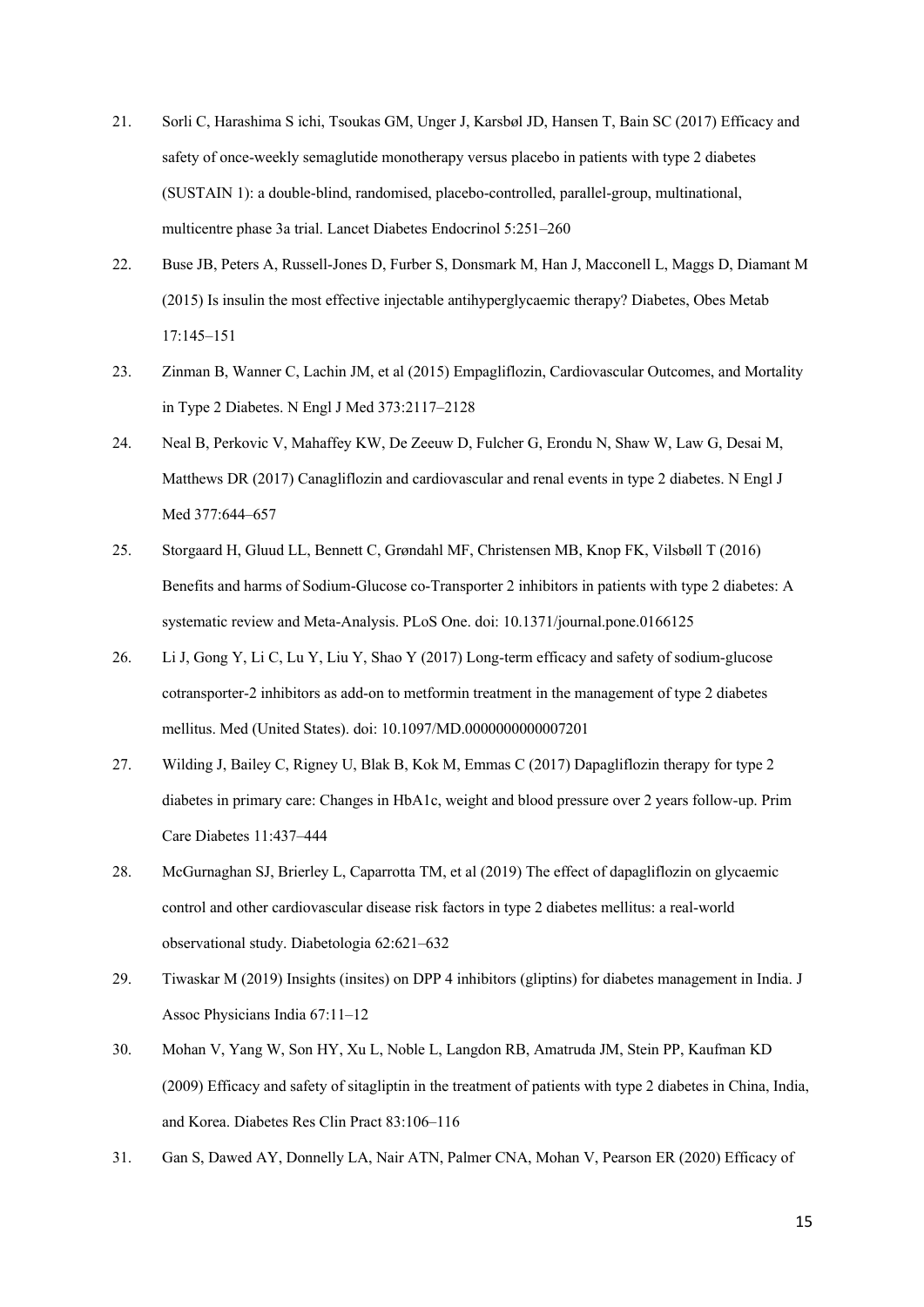modern diabetes treatments DPP-4i, sglt-2i, and GLP-1ra in white and asian patients with diabetes: A systematic review and metaanalysis of randomized controlled trials. Diabetes Care 43:1948–1957

- 32. Kozlovski P, Fonseca M, Mohan V, Lukashevich V, Odawara M, Paldánius PM, Kothny W (2017) Effect of race and ethnicity on vildagliptin efficacy: A pooled analysis of phase II and III studies. Diabetes, Obes Metab 19:429–435
- 33. Sheu WHH, Brunell SC, Blase E (2016) Efficacy and tolerability of exenatide twice daily and exenatide once weekly in Asian versus White patients with type 2 diabetes mellitus: A pooled analysis. Diabetes Res Clin Pract 114:160–172
- 34. Yang L, Zhang L, He H, Zhang M, An Z (2019) Efficacy and Safety of Sodium-Glucose Cotransporter 2 Inhibitors in East Asians with Type 2 Diabetes: A Systematic Review and Meta-Analysis. Diabetes Ther 10:1921–1934
- 35. Johnston R, Uthman O, Cummins E, et al (2017) Canagliflozin, dapagliflozin and empagliflozin monotherapy for treating type 2 diabetes: Systematic review and economic evaluation. Health Technol Assess (Rockv) 21:1–217
- 36. Ji L, Ma J, Li H, Mansfield TA, T'Joen CL, Iqbal N, Ptaszynska A, List JF (2014) Dapagliflozin as monotherapy in drug-naive asian patients with type 2 diabetes mellitus: A randomized, blinded, prospective phase III study. Clin Ther. doi: 10.1016/j.clinthera.2013.11.002
- 37. El Masri D, Ghosh S, Jaber LA (2018) Safety and efficacy of sodium-glucose cotransporter 2 (SGLT2) inhibitors in type 1 diabetes: A systematic review and meta-analysis. Diabetes Res Clin Pract 137:83–92
- 38. Hassanein M, Al-Arouj M, Hamdy O, et al (2017) Diabetes and Ramadan: Practical guidelines. Diabetes Res Clin Pract 126:303–316
- 39. Ahmed SH, Chowdhury TA, Hussain S, et al (2020) Ramadan and Diabetes: A Narrative Review and Practice Update. Diabetes Ther 11:2477–2520
- 40. Cefalu WT, Kaul S, Gerstein HC, et al (2018) Cardiovascular outcomes trials in type 2 diabetes: Where Do We Go From Here? Ref lections From a Diabetes Care Editors' Expert Forum. Diabetes Care 41:14– 31
- 41. Type 2 Diabetes Mellitus: Evaluating the Safety of New Drugs for Improving Glycemic Control Guidance for Industry | FDA. https://www.fda.gov/regulatory-information/search-fda-guidancedocuments/type-2-diabetes-mellitus-evaluating-safety-new-drugs-improving-glycemic-controlguidance-industry. Accessed 27 May 2020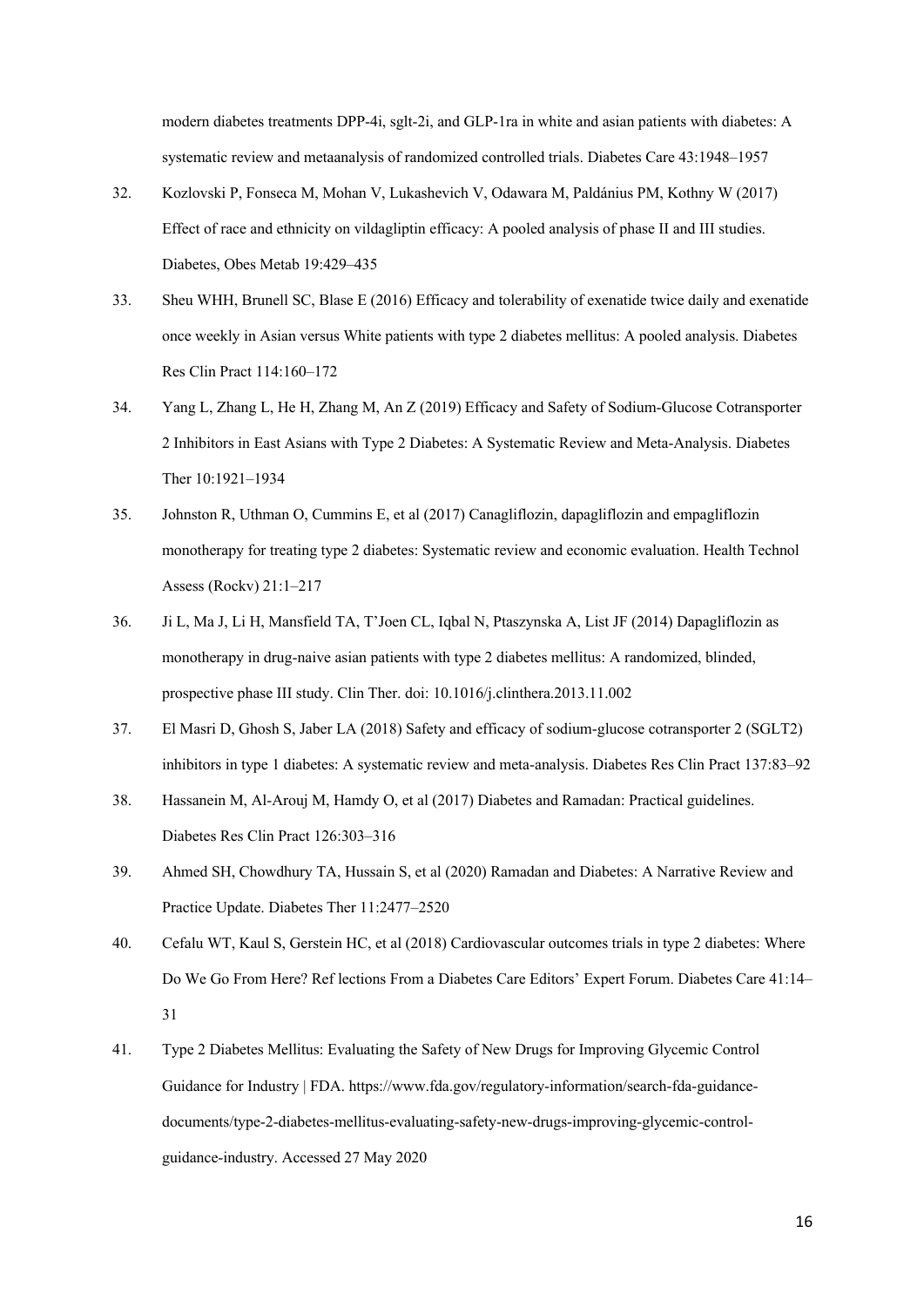- 42. Laakso M (2010) Cardiovascular disease in type 2 diabetes from population to man to mechanisms: The Kelly West award lecture 2008. Diabetes Care 33:442–449
- 43. Nissen SE, Wolski K (2007) Effect of rosiglitazone on the risk of myocardial infarction and death from cardiovascular causes. N Engl J Med 356:2457–2471
- 44. Kieffer CM, Robertson AS (2019) Impact of FDA-Required Cardiovascular Outcome Trials on Type 2 Diabetes Clinical Study Initiation From 2008 to 2017. Ther Innov Regul Sci 2168479019860122
- 45. European Medicines Agency (2012) Guideline on clinical investigation of medicinal products in the treatment or prevention of diabetes mellitus. Eur Med Agency 44:1–28
- 46. Scirica BM, Bhatt DL, Braunwald E, et al (2013) Saxagliptin and cardiovascular outcomes in patients with type 2 diabetes mellitus. N Engl J Med 369:1317–1326
- 47. Green JB, Bethel MA, Armstrong PW, et al (2015) Effect of sitagliptin on cardiovascular outcomes in type 2 diabetes. N Engl J Med 373:232–242
- 48. White WB, Cannon CP, Heller SR, et al (2013) Alogliptin after acute coronary syndrome in patients with type 2 diabetes. N Engl J Med 369:1327–1335
- 49. Rosenstock J, Perkovic V, Johansen OE, et al (2019) Effect of Linagliptin vs Placebo on Major Cardiovascular Events in Adults with Type 2 Diabetes and High Cardiovascular and Renal Risk: The CARMELINA Randomized Clinical Trial. JAMA - J Am Med Assoc 321:69–79
- 50. Rosenstock J, Kahn SE, Johansen OE, et al (2019) Effect of Linagliptin vs Glimepiride on Major Adverse Cardiovascular Outcomes in Patients with Type 2 Diabetes: The CAROLINA Randomized Clinical Trial. JAMA - J Am Med Assoc 322:1155–1166
- 51. Marso SP, Daniels GH, Brown-Frandsen K, et al (2016) Liraglutide and cardiovascular outcomes in type 2 diabetes. N Engl J Med 375:311–322
- 52. Marso SP, Bain SC, Consoli A, et al (2016) Semaglutide and Cardiovascular Outcomes in Patients with Type 2 Diabetes. N Engl J Med 375:1834–1844
- 53. Hernandez AF, Green JB, Janmohamed S, et al (2018) Albiglutide and cardiovascular outcomes in patients with type 2 diabetes and cardiovascular disease (Harmony Outcomes): a double-blind, randomised placebo-controlled trial. Lancet 392:1519–1529
- 54. Gerstein HC, Colhoun HM, Dagenais GR, et al (2019) Dulaglutide and cardiovascular outcomes in type 2 diabetes (REWIND): a double-blind, randomised placebo-controlled trial. Lancet 394:121–130
- 55. Pfeffer MA, Claggett B, Diaz R, et al (2015) Lixisenatide in patients with type 2 diabetes and acute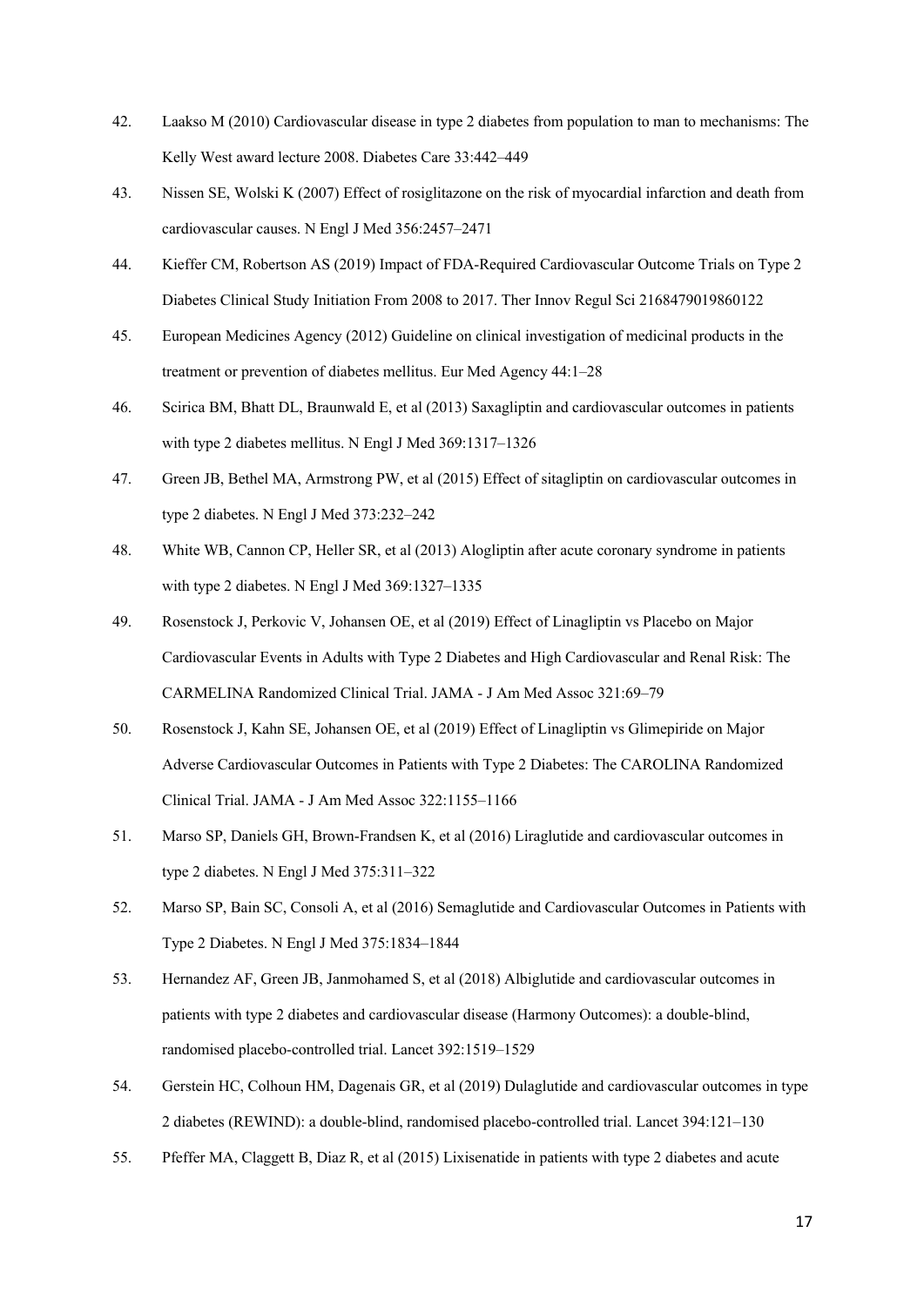coronary syndrome. N Engl J Med 373:2247–2257

- 56. Holman RR, Bethel MA, Mentz RJ, et al (2017) Effects of once-weekly exenatide on cardiovascular outcomes in type 2 diabetes. N Engl J Med 377:1228–1239
- 57. Husain M, Birkenfeld AL, Donsmark M, et al (2019) Oral semaglutide and cardiovascular outcomes in patients with type 2 diabetes. N Engl J Med 381:841–851
- 58. Singh AK, Singh R (2020) Cardiovascular outcomes with SGLT-2 inhibitors and GLP-1 receptor agonist in Asians with type 2 diabetes: A systematic review and meta-analysis of cardiovascular outcome trials. Diabetes Metab Syndr Clin Res Rev 14:715–722
- 59. Mahaffey KW, Jardine MJ, Bompoint S, et al (2019) Canagliflozin and Cardiovascular and Renal Outcomes in Type 2 Diabetes Mellitus and Chronic Kidney Disease in Primary and Secondary Cardiovascular Prevention Groups: Results from the Randomized CREDENCE Trial. Circulation 140:739–750
- 60. Heerspink HJL, Stefánsson B V., Correa-Rotter R, et al (2020) Dapagliflozin in Patients with Chronic Kidney Disease. N Engl J Med 383:1436–1446
- 61. McMurray JJV, Solomon SD, Inzucchi SE, et al (2019) Dapagliflozin in patients with heart failure and reduced ejection fraction. N Engl J Med 381:1995–2008
- 62. Packer M, Anker SD, Butler J, et al (2020) Cardiovascular and Renal Outcomes with Empagliflozin in Heart Failure. N Engl J Med 383:1413–1424
- 63. McMurray JJV, DeMets DL, Inzucchi SE, et al (2019) The Dapagliflozin And Prevention of Adverseoutcomes in Heart Failure (DAPA-HF) trial: baseline characteristics. Eur J Heart Fail 21:1402–1411
- 64. Wiviott SD, Raz I, Bonaca MP, et al (2019) Dapagliflozin and cardiovascular outcomes in type 2 diabetes. N Engl J Med 380:347–357
- 65. Perkovic V, Jardine MJ, Neal B, et al (2019) Canagliflozin and Renal Outcomes in Type 2 Diabetes and Nephropathy. N Engl J Med 380:2295–2306
- 66. Kaul S (2017) Mitigating cardiovascular risk in type 2 diabeteswith antidiabetes drugs: A review of principal cardiovascular outcome results of EMPA-REG OUTCOME, LEADER, and SUSTAIN-6 trials. Diabetes Care 40:821–831
- 67. Cannon CP, Pratley R, Dagogo-Jack S, et al (2020) Cardiovascular Outcomes with Ertugliflozin in Type 2 Diabetes. N Engl J Med 383:1425–1435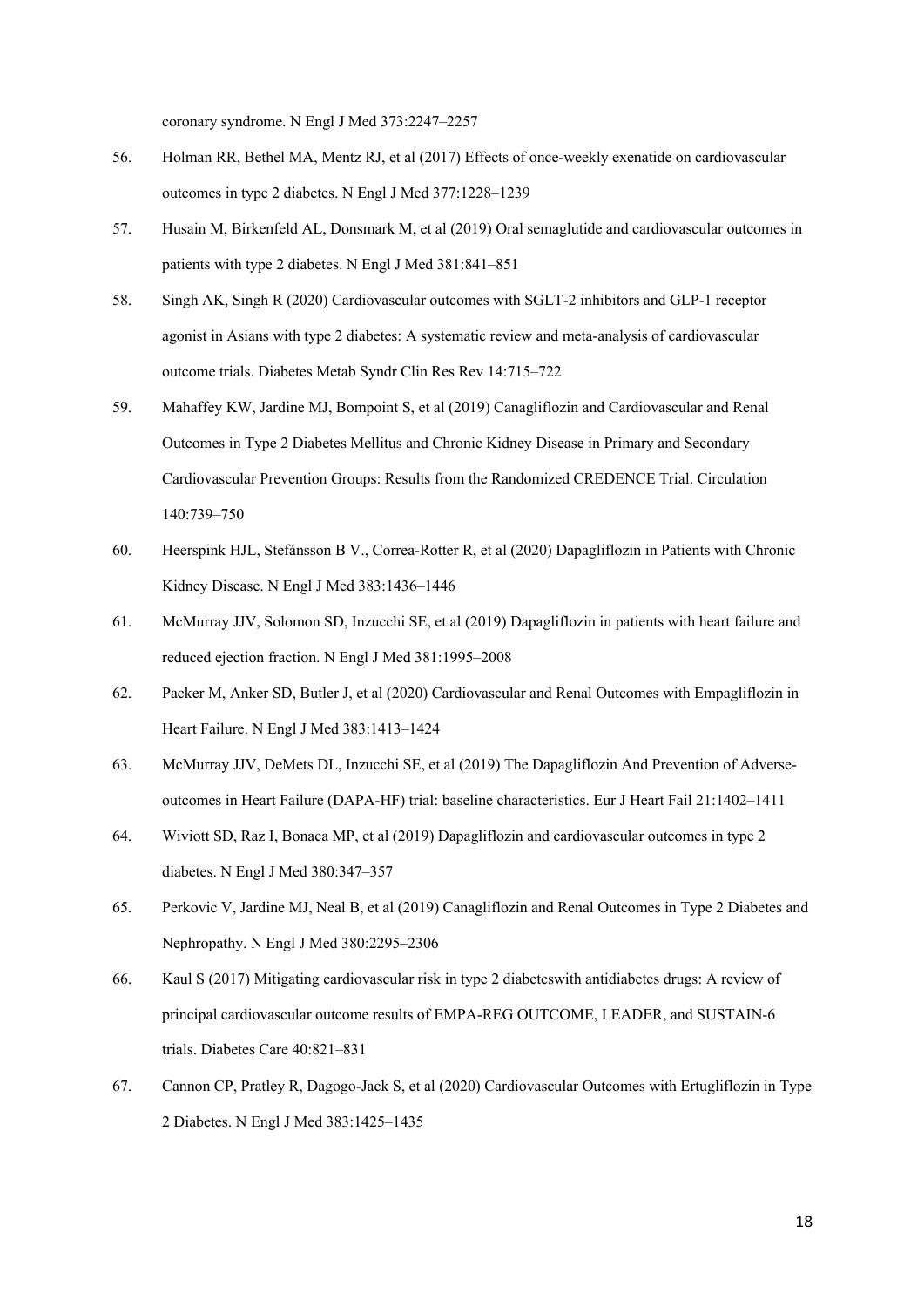**Table 1 Glucagon-like peptide-1 receptor agonists and South Asian ethnicity specific outcomes.**

| <b>TRIAL</b>                                | <b>INTERVENTION</b>                                 | <b>PATIENT</b><br><b>GROUP</b>           | <b>DURATION</b><br>(years) | <b>PRIMARY</b><br><b>OUTCOME</b>                                   | <b>STUDY</b><br><b>OUTCOME</b>                                         | SOUTH ASIAN ETHNICITY-SPECIFIC OUTCOME                                                                                                                                                                                                                                                                                                              |
|---------------------------------------------|-----------------------------------------------------|------------------------------------------|----------------------------|--------------------------------------------------------------------|------------------------------------------------------------------------|-----------------------------------------------------------------------------------------------------------------------------------------------------------------------------------------------------------------------------------------------------------------------------------------------------------------------------------------------------|
| ELIXA [55]                                  | Lixistenatide(subcutaneous)<br>$20\mu g/day$        | 6068 men and<br>woman $\geq 30$<br>years | 2.1                        | Death from<br>CV causes,<br>non-fatal MI<br>or non-fatal<br>stroke | HR: 1.02, 95% Cl,<br>$(0.89-1.17), P=0.78$ ]<br>for superiority.       | 13.3% of the participants were of Asian ethnicity. This comprised of<br>participants from Australia, China, India, Japan, Korea, Philippines,<br>Taiwan.<br>Asian HR 0.92, 95%CI (0.57-1.48) <sup>*</sup>                                                                                                                                           |
| LEADER <sup>[51]</sup>                      | Liraglutide(subcutaneous)<br>$0.6$ mg- $1.8$ mg/day | 9340 men and<br>woman $\geq 50$<br>years | $3.5 - 5$                  | CV death, MI<br>or stroke                                          | HR:0.87, 95 Cl%,<br>$(0.78-0.97), P=0.01$                              | 10% of the total patient population were of Asian ethnicity with<br>participants from China, Taiwan, Korea and India.<br>Asian HR:0.70, 95 CI%, $(0.46-1.04)$ P=0.32 for heterogeneity by ethnic<br>subgroups.                                                                                                                                      |
| <b>SUSTAIN-6 [52]</b>                       | Semaglutide<br>(subcutaneous) 0.5mg or<br>1mg/week  | 3297 men and<br>woman $>50$<br>years     | $\overline{2}$             | Cardiovascular<br>death. MI or<br>stroke.                          | HR:0.74, 95%Cl,<br>$(0.58-0.95), P=0.02$                               | 8.3% of the total population were of Asian ethnicity including participants<br>from Malaysia, Taiwan, Thailand and India.<br>Asian HR: $0.58$ , 95%CI, $(0.25-1.34)$ for the primary outcome<br>P=0.88 indicated no heterogeneity by ethnic subgroups.                                                                                              |
| EXSCEL <sup>[56]</sup>                      | Exenatide (subcutaneous)<br>2mg/week                | 14,000 men and<br>woman                  | 3.2                        | CV death, MI<br>or stroke                                          | [HR: 0.91, 95%Cl]<br>$(0.83 - 1.00),$<br>$P=0.06$ ].                   | 9.8% of the population being studied were of Asian ethnicity. Participants<br>were from Australia, China, Hong Kong, Malaysia, Philippines, South<br>Korea, Taiwan and Thailand.<br>Asian HR:0.81, 95%CI (0.57-1.14) P=0.61 indicated no heterogeneity by<br>ethnic subgroups. There were no participants specifically of South-Asian<br>ethnicity. |
| <b>PIONEER-6 [57]</b>                       | Semaglutide<br>$(oral)$ 14mg/day                    | 3418 men and<br>women $\geq 50$<br>years | 1.3                        | CV death, MI<br>or stroke                                          | HR:0.79, 95%Cl,<br>$(0.57-1.10)$ ,<br>P<0.001 for non-<br>inferiority] | 19.8% of the total patient demographic were of Asian ethnicity.<br>Participants were from India, Malaysia, Thailand and Taiwan.<br>Asian HR 0.44, 95% Cl (0.20-0.97)<br>$P=0.14$ for heterogeneity                                                                                                                                                  |
| <b>HARMONY</b><br><b>OUTCOMES</b><br>$[53]$ | Albiglutide(subcutaneous)<br>30mg or 50mg/week      | 9463 men and<br>woman $\geq 40$<br>years | 1.5                        | CV death, MI<br>or stroke                                          | [HR: 0.78, 95Cl%,<br>$(0.68-0.90)$ , P<br>$\leq 0.0001$ , P=0.0006)]   | The Asian subset made up 5% of the total population. Participants were<br>from Hong Kong, Taiwan and South Korea.<br>Asian HR: $0.73$ , 95%CI (0.36-1.48) P= $0.065$ indicated no heterogeneity by<br>ethnic subgroups.                                                                                                                             |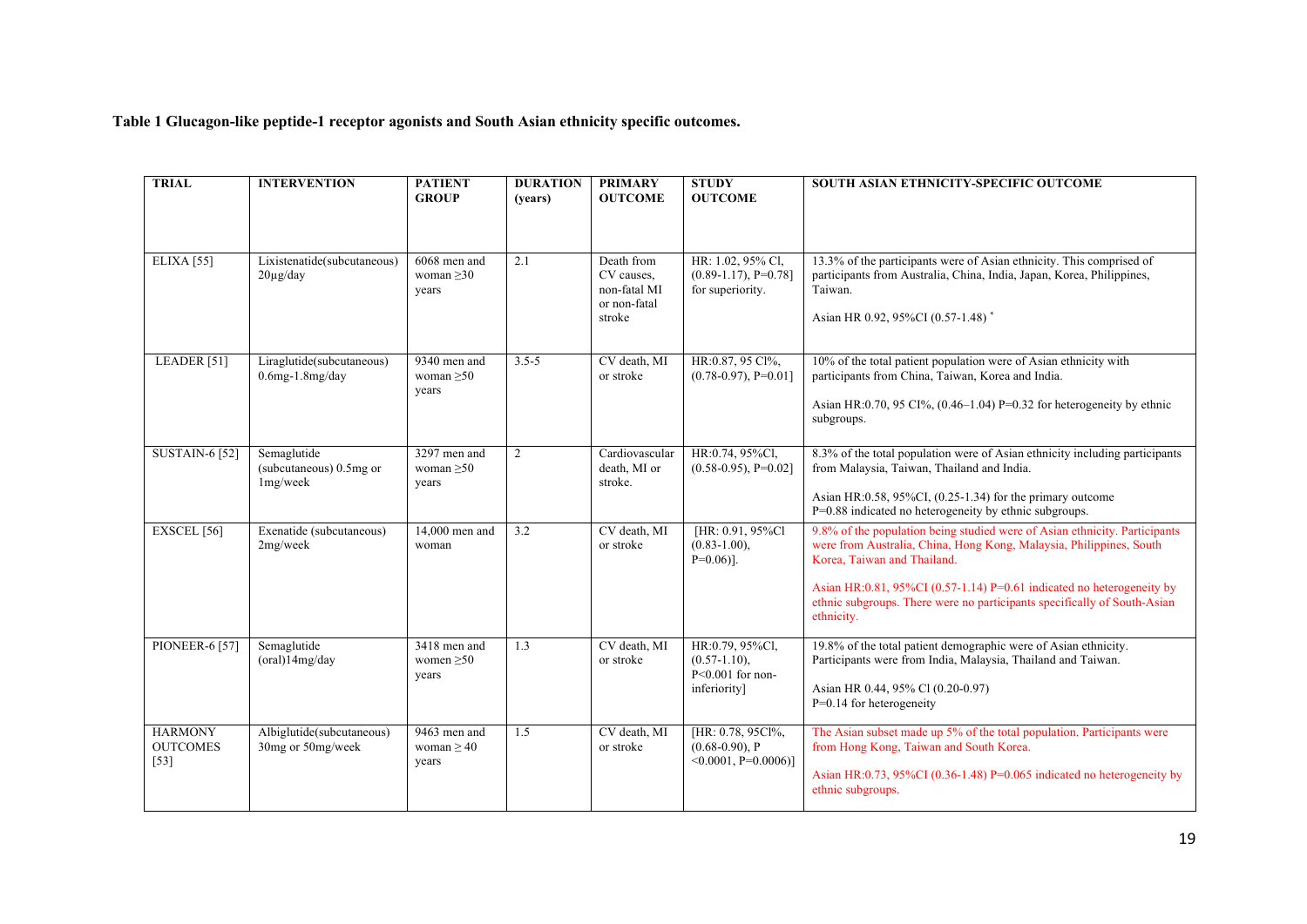| REWIND [54] | Dulaglutide(subcutaneous)<br>1.5mg/weekly | 9901 men and<br>women $>50$<br>years | 5.4 | non-fatal MI.<br>non-fatal<br>stroke, and<br>death from CV | HR: 0.88, 95% CI<br>$0.79 - 0.99$ :<br>$P=0.026$ | 9.9% of the patient demographic were of Eastern-Asian ethnicity. Asian<br>participants were from Korea and Taiwan.<br>Asian HR:0.54, 95%CI (0.32-0.89) P = 0.0080 indicated a significance by |
|-------------|-------------------------------------------|--------------------------------------|-----|------------------------------------------------------------|--------------------------------------------------|-----------------------------------------------------------------------------------------------------------------------------------------------------------------------------------------------|
|             |                                           |                                      |     | causes                                                     |                                                  | the intervention however there were no participants specifically of South<br>Asian ethnicity.                                                                                                 |

\* No Asian data in original paper or supplementary data, HR taken from Singh et.al. *Cardiovascular outcomes with SGLT-2 inhibitors and GLP-1 receptor agonist in Asians* 

with type 2 diabetes: A systematic review and meta-analysis of cardiovascular outcome trials as author acquired data directly from study team.

MI- myocardial infarction, CV-cardiovascular ELIXA- Evaluation of Lixisenatide in acute coronary syndrome, EXSCEL- Exenatide study of cardiovascular event lowering, LEADER -Liraglutide Effect and Action in

Diabetes: Evaluation of Cardiovascular Outcome Results, MI- myocardial infarction, MACE- major adverse cardiovascular event (cardiovascular death, MI or Stroke), PIONEER 6- Peptide innovation for early

diabetes treatment, , REWIND- Dulaglutide and cardiovascular outcomes in type 2 diabetes, UACR-urinary albumin-to-creatinine ratio.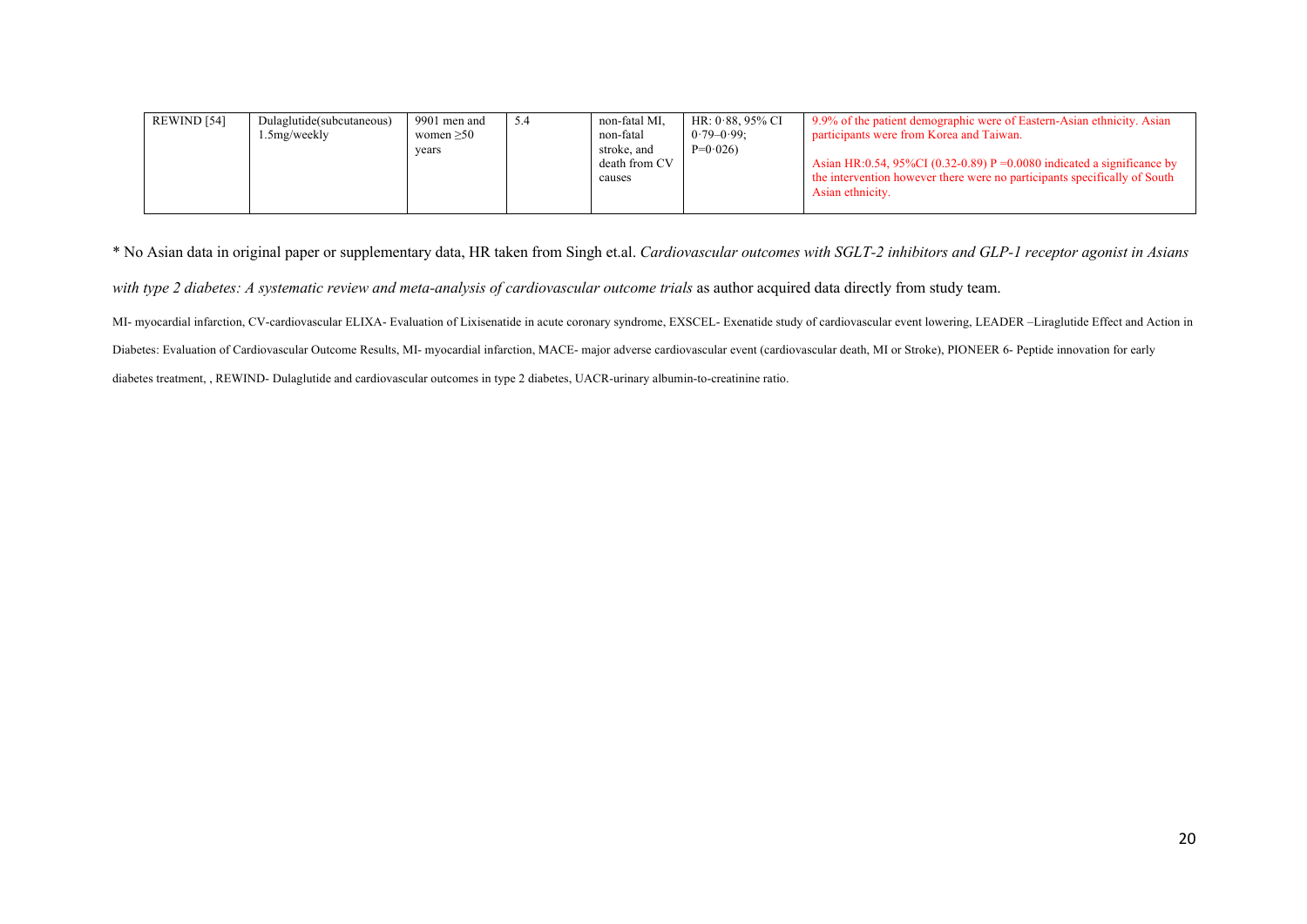# **Table 2 SGLT2 inhibitors and South Asian ethnicity-specific outcomes.**

| <b>TRIAL</b>                   | <b>INTERVENTION</b>              | <b>PATIENT</b><br><b>GROUP</b>        | <b>DURATIO</b><br>N<br>(years) | <b>PRIMARY</b><br><b>OUTCOME</b>                                   | <b>STUDY OUTCOME</b>                                                                                                                                       | <b>SOUTH ASIAN/ ASIA RACE</b><br><b>SPECIFIC OUTCOME</b>                                                                                                                                                                                                                                                             |
|--------------------------------|----------------------------------|---------------------------------------|--------------------------------|--------------------------------------------------------------------|------------------------------------------------------------------------------------------------------------------------------------------------------------|----------------------------------------------------------------------------------------------------------------------------------------------------------------------------------------------------------------------------------------------------------------------------------------------------------------------|
| EMPA-REG [23]                  | Empagliflozin<br>10mg and 25mg   | 7020 men and<br>woman $\geq$ 18 years | $\overline{3.1}$               | Death from CV<br>causes, nonfatal<br>MI/stroke                     | Primary outcome occurred in 10.5% of the<br>empagliflozin group [HR: 0.86, 95%Cl, (0.74 -<br>$(0.99)$ , P=0.04]                                            | 21.6% of the population was of Asian<br>ethnicity. This comprised participants<br>from India, Philippines, Sri Lanka,<br>Malaysia, Thailand, Indonesia,<br>Singapore, Japan, Korea, Taiwan and<br>Hong Kong.<br>Asian HR 0.68, 95% Cl, (0.48-0.95), P<br>$=0.09$ suggesting no heterogeneity by<br>ethnic subgroups. |
| CANVAS <sup>[24]</sup>         | Canagliflozin<br>100mg and 300mg | 4330 men and<br>women $\geq$ 30 years | 3.6                            | Primary outcome - CV<br>death, nonfatal MI and<br>non-fatal stroke | 14% reduction in MACE with canagliflozin<br>compared to placebo [HR: 0.86; 95% CI, (0.75-<br>$(0.97)$ ; P < 0.001]                                         | 13% of the population was of Asian<br>ethnicity comprising of participants from<br>China, India, South Korea, Malaysia and<br>Taiwan.<br>Asian HR: 1.08, 95% CI, (0.72–1.64)<br>$P = 0.40$ suggesting no heterogeneity by<br>ethnic subgroups.                                                                       |
| <b>DECLARE TIMI 58</b><br>[64] | Dapagliflozin<br>10mg            | $17.160$ men and<br>woman >40years    | 4.2                            | CV death, MI or<br>Ischemic stroke                                 | Intervention did not result in a significantly<br>lower rate of the primary outcome<br>[HR 0.93, 95% Cl 0.84 - 1.03); P=0.17]                              | 13.5% of the population was of Asian-<br>Pacific ethnicity comprising of<br>participants from China, Hong Kong,<br>India, Japan, Thailand, Taiwan, South<br>Korea and Vietnam.<br>Asian HR:0.96 (95% Cl 0.69-1.33),<br>P for interaction=0.99 indicated no<br>heterogeneity by ethnic subgroups.                     |
| VERTIS-CV [67]                 | Ertugliflozin 5mg<br>and 15mg    | 8246 men and<br>women                 | 3.5                            | CV death, nonfatal MI,<br>nonfatal stroke                          | MACE occurred in 11.9% in the ertugliflozin<br>group and in 11.9% in the placebo group. [HR<br>0.97; 95.6% CI (0.85-1.11); P<0.001 for<br>noninferiority.] | 6% of the total population were of Asian<br>ethnicity. It comprised of participants<br>from Hong Kong, Taiwan, and Thailand.<br>Asian HR 0.89, 95% Cl (0.51-1.56)                                                                                                                                                    |
| <b>CREDENCE</b> [65]           | Canagliflozin<br>100mg and 300mg | Men and women<br>$\geq$ 30 years      | 3                              | eGFR decline, ESKD.<br>renal or CV death                           | Primary outcome reduced by [0.70 (95% CI, 0.59<br>to $0.82$ )]                                                                                             | 13% of the total population were of<br>Asian ethnicity.<br>Asian HR:0.66 (95% Cl, 0.46-0.96)<br>$P=0.91$ indicated no heterogeneity by<br>ethnic subgroups.                                                                                                                                                          |
| DAPA-CKD [60]                  | Dapagliflozin<br>10mg            | 4304 men and<br>women $\geq 40$ years | 2.4                            | eGFR decline, ESKD,<br>renal or CV death                           | Rate of primary outcome occurred in 9.2% of the<br>dapagliflozin group compared to 14.5% of the                                                            | 6% of the total population were of Asian<br>ethnicity. It comprised of participants                                                                                                                                                                                                                                  |